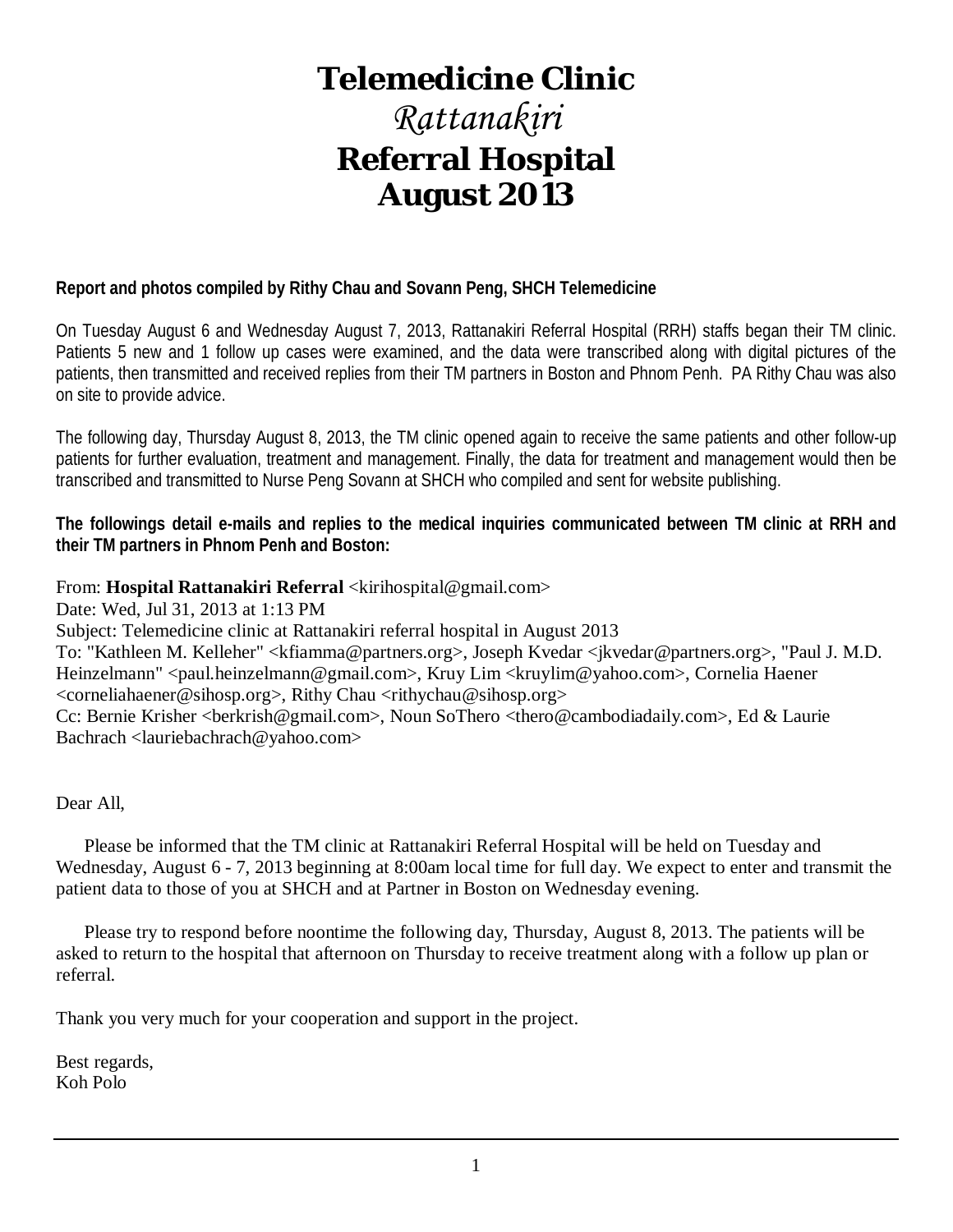From: **Hospital Rattanakiri Referral** <kirihospital@gmail.com>

Date: Wed, Aug 7, 2013 at 6:21 PM

Subject: Rattanakiri TM Clinic August 2013, Case#1, SC#RK00422, 45M

To: Rithy Chau <rithychau@sihosp.org>, Kruy Lim <kruylim@yahoo.com>, "Kathleen M. Kelleher" <kfiamma@partners.org>, "Paul J. M.D. Heinzelmann" <paul.heinzelmann@gmail.com>, Joseph Kvedar <jkvedar@partners.org>

Cc: Bernie Krisher <berkrish@gmail.com>, Noun SoThero <thero@cambodiadaily.com>, Ed & Laurie Bachrach <lauriebachrach@yahoo.com>

Dear all,

There are five new and one follow up cases for Rattanakiri Telemedicine clinic August 2013. This is case number 1, SC#RK00422, 45M and photo.

Best regards, Polo/Sovann

## **Rattanakiri Provincial Hospital Telemedicine Clinic with Sihanouk Hospital Center of HOPE and Center for Connected Health**



**Patient: SC#RK00422, 45M (Village I, Lamenh, Borkeo)** 

**Chief Complaint:** Come for diabetic care

**HPI:** 45M, farmer, presented with symptoms of polyphagia, fatigue, blurred vision and weight loss 6kg in one month. On October 2012, he went to consult with local health care worker, blood sugar checked with result 185mg/dl and treated with Glibenclamide 5mg 1t po qd. In November 2012, when he went to

Phnom Penh, he consulted at private clinic and treated with Metformin 500mg 1t qd and Pioglitazone 15mg 1t qd and follow up in one month. After twice follow up at Phnom Penh, he was not afforded to go so he got treatment from local health care worker with previous medicine. He denied of fatigue, polyphagia, polydypsia, blurred vision, extremities numbness/tingling, edema.

**PMH/SH:** Remote malaria infection and admitted to referral hospital in 1986

**Family Hx:** None

**Social Hx:** Smoking 1pack of cig per day for over 20y, casual EtOH

## **Medication:**

1. Glibenclamide 5mg 1t po qd

**Allergies:** NKDA

**ROS:** Unremarkable

**PE:**

**Vital Signs: BP: 142/92 P: 77 RR: 18 T: 37<sup>o</sup> C Wt: 68kg**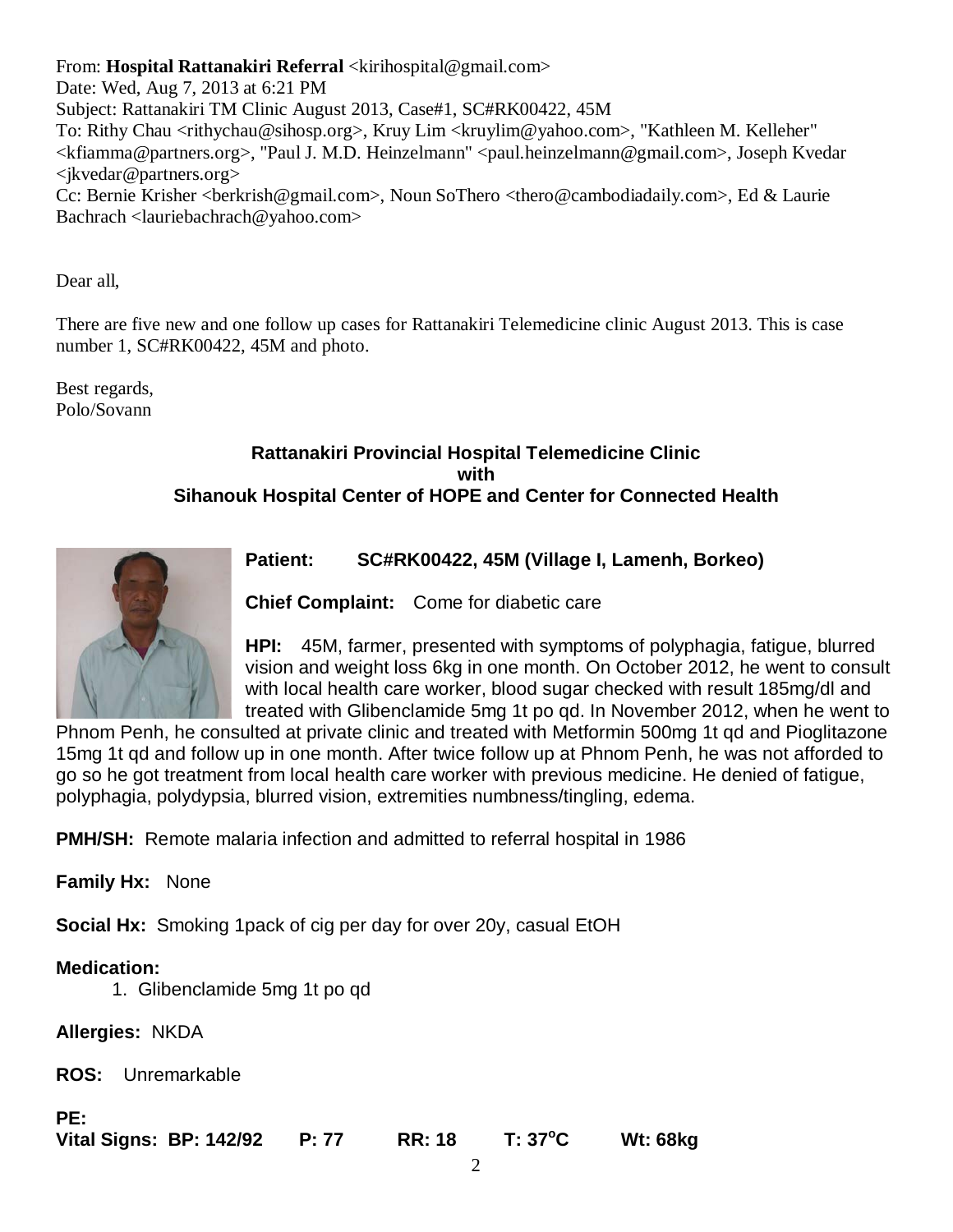**General:** Look stable

**HEENT:** No oropharyngeal lesion, pink conjunctiva, no thyroid enlargement, no neck LN palpable, no JVD

**Chest:** CTA bilaterally, no rales, no rhonchi; H RRR, no murmur

**Abdomen:** Soft, no distension, no tender, (+) BS, no HSM, no surgical scar, no abd bruit

**Extremities/Skin:** No legs edema, no rash/lesion, no food wound; positive posterior tibial and dorsalis pedis pulse

**MS/Neuro:** MS +5/5, motor and sensory intact, DTRs +2/4, normal gait

## **Lab/Study:**

## **On November 8, 2012**

|       | Glucose= 120 | $[75 - 110]$           |
|-------|--------------|------------------------|
| Creat | $= 1.1$      | $[0.7 - 1.3]$          |
| TG.   | $= 211$      | $\left[ < 200 \right]$ |
| AST   | $= 35$       | $\left[ < 37 \right]$  |
| ALT   | $= 52$       | $\left[40\right]$      |
|       |              |                        |

## **On August 6, 2013**

U/A: no blood, no glucose, no protein FBS: 106mg/dl

## **Assessment:**

1. DMII

2. HTN (borderline)

## **Plan:**

- 1. Glibenclamide 5mg 1t po qd
- 2. Captopril 25mg 1/4t po bid
- 3. Educate on diabetic diet, do regular exercise and foot care
- 4. Draw blood for Creat, Glucose and HbA1C at SHCH

## **Comments/Notes: Do you agree with my assessment and plan?**

## **Examined by: Nurse Sovann Peng Date: August 7, 2013**

Please send all replies to [kirihospital@gmail.com](mailto:kirihospital@gmail.com) and cc: to [rithychau@sihosp.org](mailto:rithychau@sihosp.org)

*The information transmitted in this e-mail is intended only for the person or entity to which it is addressed and may contain confidential and/or privileged material. Any review, retransmission, dissemination or other use of or taking of any action in reliance upon, this information by persons or entities other than the intended recipient is prohibited. If you received this e-mail in error, please contact the sender and delete material from any computer.*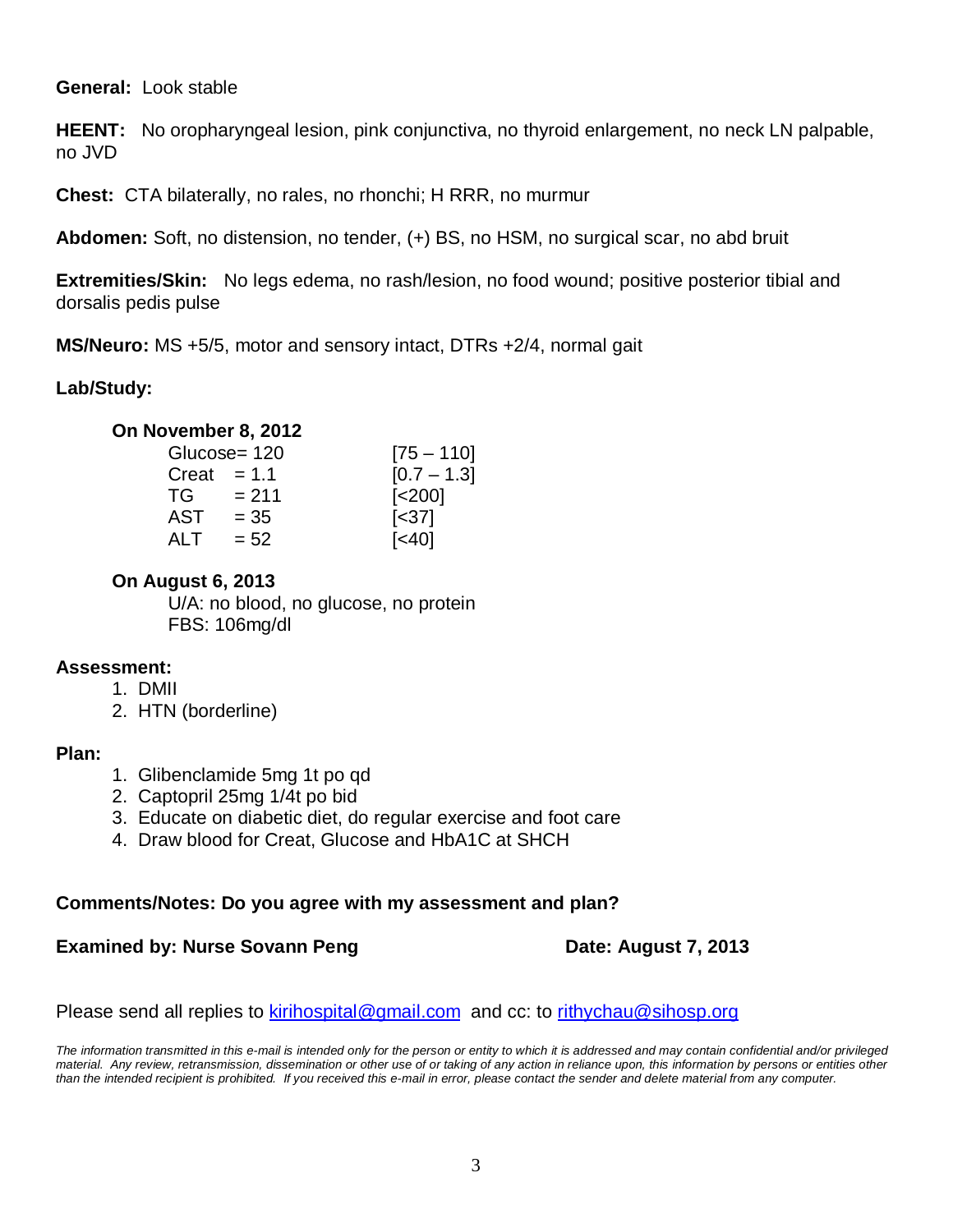From: **Kreinsen, Carolyn Hope,M.D.,M.Sc.** <CKREINSEN@partners.org>

Date: Thu, Aug 8, 2013 at 8:20 PM Subject: RE: Rattanakiri TM Clinic August 2013, Case#1, SC#RK00422, 45M To: "Fiamma, Kathleen M." <KFIAMMA@partners.org>, "kirihospital@gmail.com"  $\langle$ kirihospital@gmail.com> Cc: "rithychau@sihosp.org" <rithychau@sihosp.org>

Hi Sovann,

I'm a bit confused from your history of present illness as to whether this 45 yo man currently has polyphagia, fatigue, blurred vision and weight loss or whether those were his symptoms last year, when he presented in 2012. (The first sentence states that he has the symptoms and the last sentence states that he doesn't.) I'll go on the assumption that those have resolved. I would be much more concerned if he still has the symptoms and would provide different recommendations. It also is unclear to me whether he has been taking the glibenclamide 5 mg regularly. I am writing this on the assumption that he has been taking it....

It's reassuring that this patient's urine showed no protein and that his blood sugar was in high normal range. I completely agree with your plan to check a fasting blood sugar and a hemoglobin A1C. Has he had any low blood sugar symptoms on the glibenclamide? If necessary, you can increase that to twice a day, based on his lab results. Or, if you have metformin in your formulary, you could add in 500 mg once or twice a day before meals with the glibenclamide left at 5 mg once a day.

His triglycerides were mildly elevated last year. It's unclear if he had an LDL checked. In a diabetic, it's important to keep the LDL below 100, given the high risk for heart disease. I'd add fasting cholesterol levels to your labs and would treat an LDL over 100.

This patient also had mildly elevated liver function tests last year. Those could be from a fatty liver. I'd check liver function tests with his labs to make certain things are stable. I'd also recommend that you ask him specifically how many drinks of alcohol he has in a week since it may be higher than stated and can be an unrecognized source of sugar. If liver functions remain elevated, you might want to check for Hepatitis B (and for Hepatitis C if there are risk factors.)

As you know, smoking is a huge risk factor for this man. If there is any way you can help him to quit (so very hard!) that would be great.

The captopril is a good choice for antihypertensive therapy since it will provide protection to the kidneys. I recommend that you check his potassium level along with creatinine with the labs, and then check them again in a week to make certain that he doesn't have a bad response with increase in potassium and decrease in kidney function (increased creatinine) from the ACE inhibitor medicine. It would be good to see him back fairly quickly so that you can increase the dosage and/or add another blood pressure medication, if needed. I would recommend, ideally, a systolic below 130 and a diastolic below 80.

I'm not certain if there is an eye doctor in the public health system who checks for diabetic eye disease. if there is, this gentleman would benefit from screening.

Just some thoughts....Hope they are helpful. Keep up your great work!

Take good care,

Carolyn K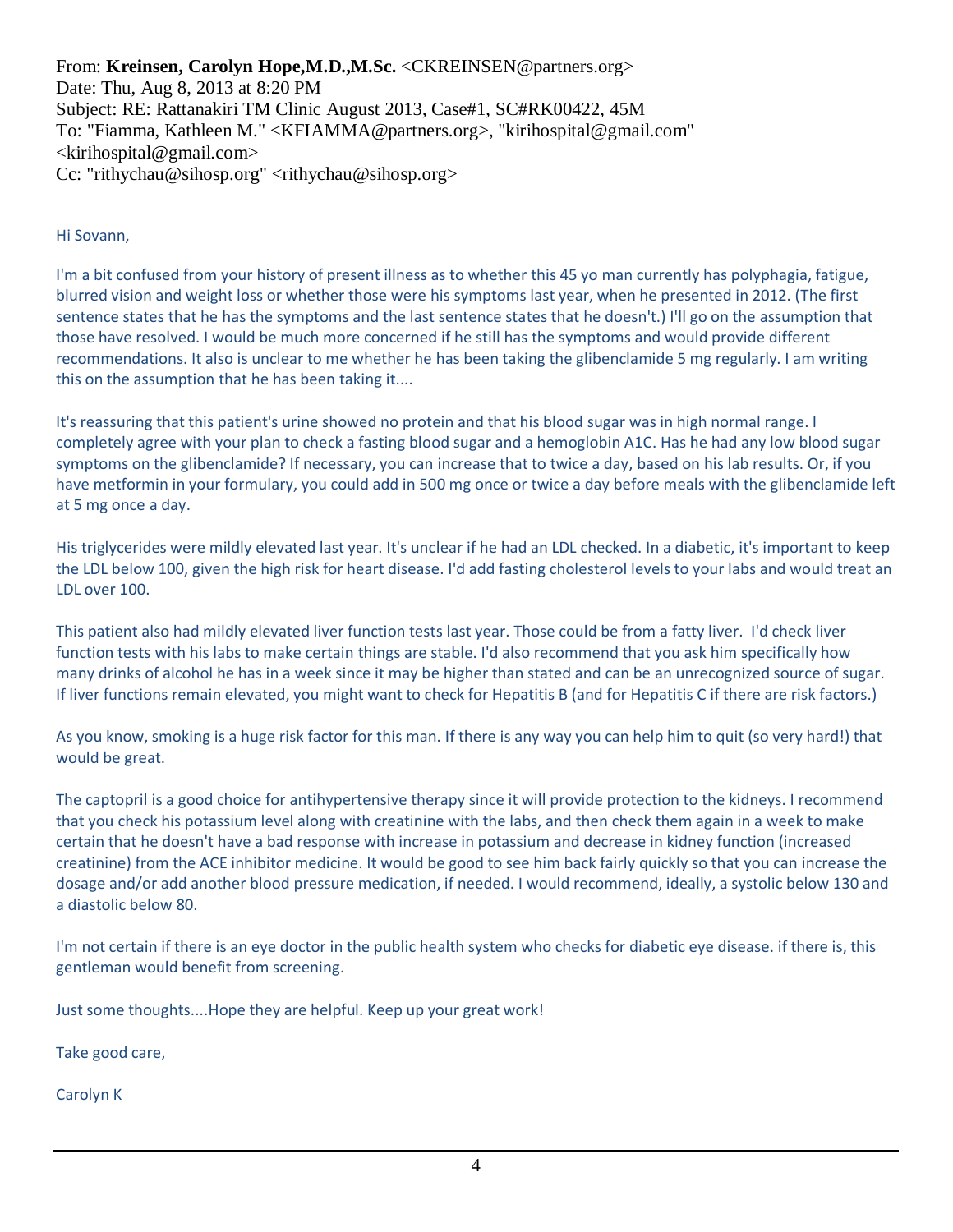From: **Hospital Rattanakiri Referral** <kirihospital@gmail.com>

Date: Wed, Aug 7, 2013 at 6:22 PM Subject: Rattanakiri TM Clinic August 2013, Case#2, SS#RK00423, 50M To: Kruy Lim <kruylim@yahoo.com>, "Kathleen M. Kelleher" <kfiamma@partners.org>, "Paul J. M.D. Heinzelmann" <paul.heinzelmann@gmail.com>, Joseph Kvedar <jkvedar@partners.org>, Rithy Chau  $\langle$ rithychau@sihosp.org> Cc: Bernie Krisher <berkrish@gmail.com>, Noun SoThero <thero@cambodiadaily.com>, Ed & Laurie

Bachrach <lauriebachrach@yahoo.com>

Dear all,

This is case number 2, SS#RK00423, 50M and photo.

Best regards, Polo/Sovann

## **Rattanakiri Provincial Hospital Telemedicine Clinic with Sihanouk Hospital Center of HOPE and Center for Connected Health**



## **Patient: SS#RK00423, 50M (Village I, Lamenh, Borkeo)**

**Chief Complaint:** Dizziness and neck tension x 10days

**HPI:** 50M presented with symptoms of polyphagia, fatigue and dizziness, and went to consult in local private clinic then he was told of hyperglycemia (blood sugar 190mg/dl). Next day on December 11, 2012, he went to consult at private clinic in Phnom Penh with lab result glucose:134mg/dl (75–110), uric acid:4.7 (3.4–7.0), Creatinine:1.0 (0.7 – 1.3 ), TG:324

(<200), AST:36 (<37), ALT:49 (<40), HBsAg negative, HCV ab negative, HbA1C: 8.24 (4–6). He was treated with Metformin 500mg 1/2t po bid, Pioglitazone 30mg 1t po qd, Losartan 25mg 1/2t po bid, Promethazine 12.5mg 1t po bid. He got treatment for several months and blood sugar rechecked 100 to 150mg/dl so he stopped above treatment. In these 10 days, he presented with symptoms of dizziness, neck tension, and HA, BP 150/? taken by private clinic and has been treated with Amlodipine 5mg 1t qd for 4d but his symptoms still persist.

**PMH/SH:** Remote malaria infection

**Family Hx:** Mother with HTN

**Social Hx:** No cig smoking, EtOH: drinking 1can of beer per day for over 10y

## **Medication:**

1. Amlodipine 5mg 1t po qd

**Allergies:** NKDA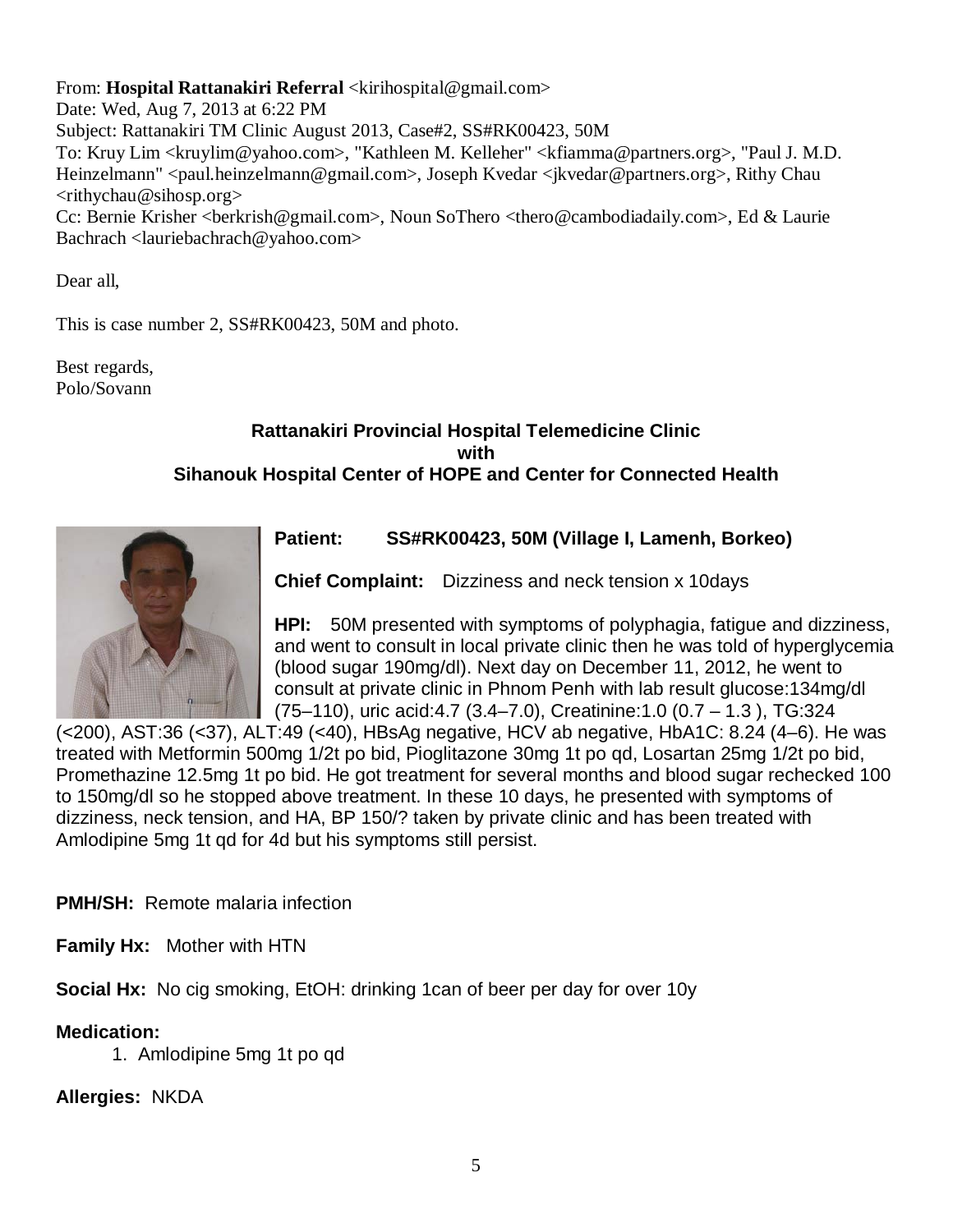**ROS:** No blurred vison, no cough, no chest pain, no GI complaint, no dysuria, no hematuria, no numbness/tingling, no weakness.

## **PE:**

**Vital Signs: BP: 125/91 P: 84 RR: 20 T: 36.5<sup>o</sup> C Wt: 57kg** 

**General:** Look stable

**HEENT:** No oropharyngeal lesion, pink conjunctiva, no thyroid enlargement, no neck LN palpable, no JVD

**Chest:** CTA bilaterally, no rales, no rhonchi; H RRR, no murmur

**Abdomen:** Soft, no distension, no tender, (+) BS, no HSM, no surgical scar, no abd bruit

**Extremities/Skin:** No legs edema, no rash/lesion, no food wound; positive posterior tibial and dorsalis pedis pulse

**MS/Neuro:** MS +5/5, motor and sensory intact, DTRs +2/4, normal gait

## **Lab/Study:**

## **On November 8, 2012**

## **On August 6, 2013**

U/A: glucose 3+, no blood, no protein RBS: 147mg/dl On August 7, 2013 FB: 134mg/dl

## **Assessment:**

- 1. HTN
- 2. DMII

## **Plan:**

- 1. Amlodipine 5mg 1t po qd
- 2. Metformin 500mg 1t po qhs
- 3. Educate on diabetic diet, do regular exercise and foot care
- 4. Draw blood for Creat, Glucose and HbA1C at SHCH

## **Comments/Notes: Do you agree with my assessment and plan?**

## **Examined by: Nurse Sovann Peng Date: August 7, 2013**

Please send all replies to [kirihospital@gmail.com](mailto:kirihospital@gmail.com) and cc: to [rithychau@sihosp.org](mailto:rithychau@sihosp.org)

*The information transmitted in this e-mail is intended only for the person or entity to which it is addressed and may contain confidential and/or privileged material. Any review, retransmission, dissemination or other use of or taking of any action in reliance upon, this information by persons or entities other than the intended recipient is prohibited. If you received this e-mail in error, please contact the sender and delete material from any computer.*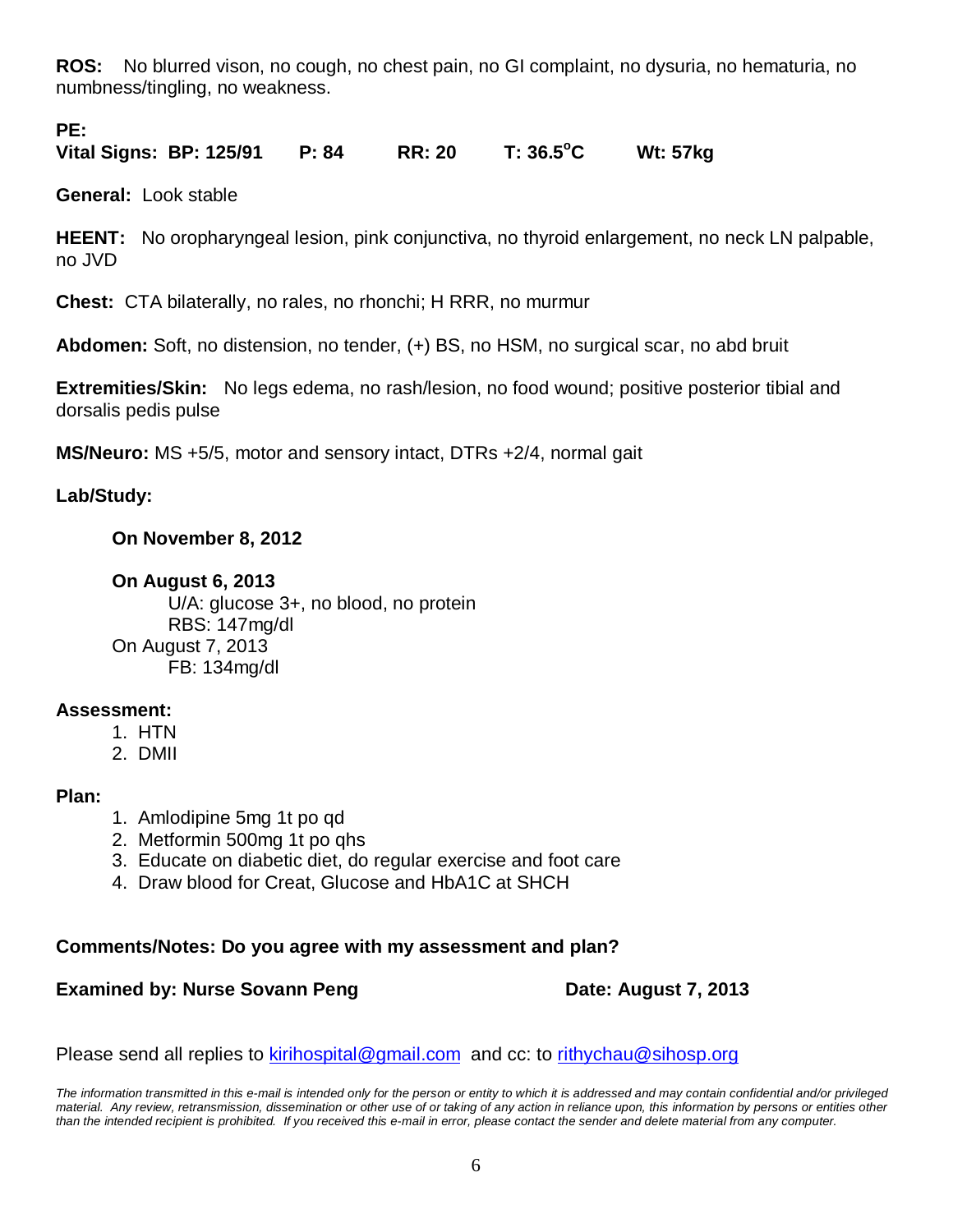From: **Paul Heinzelmann** <paul.heinzelmann@gmail.com>

Date: Thu, Aug 8, 2013 at 4:46 AM Subject: Re: FW: Rattanakiri TM Clinic August 2013, Case#2, SS#RK00423, 50M To: "Fiamma, Kathleen M." <KFIAMMA@partners.org>, Hospital Rattanakiri Referral <kirihospital@gmail.com>, Rithy Chau <rithychau@sihosp.org>

I agree with plan in general

Some thoughts

- Arguably, he might be better suited with an ACE inhibitor to protect kidneys and manage any HTN instead of amlodipine
- Glucose present in urine doesn't correlate well with a blood sugar of 134, so I am suspect that that lab value is incorrect (glucose in urine is usually present when blood sugar is  $> 200$ ).
- respiratory rate is on the higher side... accurate?
- a baby ASA might be considered for prevention

Paul Heinzelmann, MD

From: **Hospital Rattanakiri Referral** <kirihospital@gmail.com>

Date: Wed, Aug 7, 2013 at 6:24 PM Subject: Rattanakiri TM Clinic August 2013, Case#3, TL#RK00424, 38F To: "Kathleen M. Kelleher" <kfiamma@partners.org>, "Paul J. M.D. Heinzelmann" <paul.heinzelmann@gmail.com>, Joseph Kvedar <jkvedar@partners.org>, Rithy Chau <rithychau@sihosp.org>, Kruy Lim <kruylim@yahoo.com> Cc: Bernie Krisher <br/> <br/>berkrish@gmail.com>, Noun SoThero <thero@cambodiadaily.com>, Ed & Laurie Bachrach <lauriebachrach@yahoo.com>

Dear all,

This is case number 3, TL#RK00424, 38F and photo. Best regards, Polo/Sovann

## **Rattanakiri Provincial Hospital Telemedicine Clinic with Sihanouk Hospital Center of HOPE and Center for Connected Health**



## **Patient: TL#RK00424, 38F (Lumchor village, Lumchor commune, Oyadav)**

**Chief Complaint:** Mouth numbness x 1 month

**HPI:** 38F, housewife, presented with history of symptoms maculopapular rash on the face then it spreaded in following days to neck, body then ended in the waist area, spare on extremities. She denied of vesicle or pustule lesion. The rash became scale then pealed out leaving the black scars. About two months

later, she developed symptoms of scanty urine output, swelling of face and lower extremities, generalized muscle pain and poor appetite. On December 20, 2012, She went to consult at private clinic in Phnom Penh and diagnosed her with Nephrotic syndrome [Albumin: 2.8 (3.8 – 5.4), Creatinine:1.5 (0.6 – 1.1), Tot chole:289 (<200), urine analysis with protein 3+, negative of HIV, HBsAg, HCVab] then she was treated with Furosemide 40mg 2t qd, Albendazole 400mg 1t bid, Panto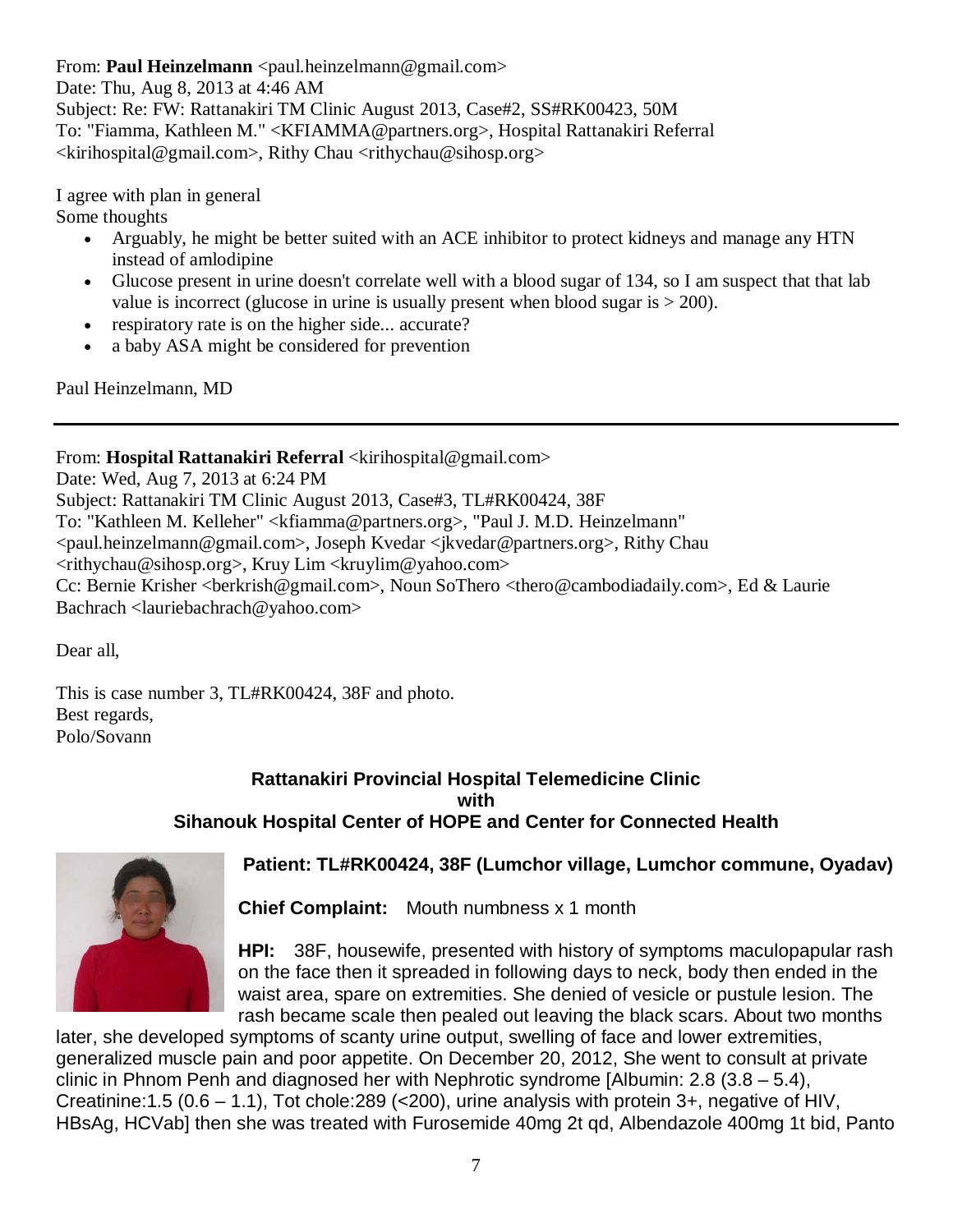40mg 1t bid, Ciprofloxacin 500mg 1t bid, Metronidazole 250mg 2t tid and Domperidone 10mg 1t tid for one week. She became better with these medicines then the symptoms reoccurred in about two weeks after and lab test done with below result and treated with Cort 20mg 1/2t bid, Panto 40mg 1t bid, and Spironolactone 20mg 1t bid. She was not afforded to pay for further treatment so she got treatment with traditional medicine and medicine from local pharmacy for symptomatic treatment. On August 1, 2013, she got urine check with protein 2+ and got treatment with Predenisone 5mg 10t qd and come to Telemedicine today for evaluation and management. She reported one month symptom of mouth numbness, spasm of fingers and toes, and face swelling sensation.

## **PMH/SH:** Unremarkable

**Family Hx:** Older sister with Nephrotic syndrome in 2005 and died one year after

**Social Hx:** No cig smoking, no EtOH

## **Medication:**

1. Prednisolone 5mg 10t po qd

**Allergies:** NKDA

**ROS:** Irregular menstrual period

## **PE:**

**Vital Signs: BP: 149/105 P: 73 RR: 20 T: 36.5<sup>o</sup> C Wt: 48kg** 

**General:** Look stable

**HEENT:** No oropharyngeal lesion, pink conjunctiva, no thyroid enlargement, no neck LN palpable, no JVD

**Chest:** CTA bilaterally, no rales, no rhonchi; H RRR, no murmur

**Abdomen:** Soft, no distension, no tender, (+) BS, no HSM, no surgical scar, no abd bruit

**Extremities/Skin:** No legs edema, no rash/lesion

**MS/Neuro:** MS +5/5, motor and sensory intact, DTRs +3/4, normal gait

**Lab/Study:** 

## **On January 3, 2013**

| <b>WBC</b>    | $= 3.9$  | $[4 - 10]$    | Na            | $=140$   | $[135 - 145]$              |
|---------------|----------|---------------|---------------|----------|----------------------------|
| <b>RBC</b>    | $= 2.43$ | $[3.8 - 5.8]$ | K.            | $=4.4$   | $[3.5 - 5.0]$              |
| Hb            | $= 6.3$  | $[11.5 - 16]$ | СI            | $=106$   | $[95 - 110]$               |
| Ht            | $=18.7$  | $[37 - 47]$   | Creat         | $= 1.62$ | $[0.5 - 1.0]$              |
| <b>MCV</b>    | $= 77$   | $[80 - 100]$  | $Ca2+$        | $=1.30$  | $[1.1 - 1.4]$              |
| MCH           | $= 26$   | $[27 - 32]$   | AST           | $=12$    | $\left[ \times 31 \right]$ |
| $MHCH = 33.7$ |          | $[32 - 36]$   | ALT.          | $=10$    | $[<32]$                    |
| $P$ It        | $=335$   | $[150 - 550]$ | Album $=1.68$ |          | $[3.8 - 5.1]$              |
| Lymph $=29$   |          | $[25 - 50]$   | TSH           | $=3.94$  | $[0.27 - 4.20]$            |
| Mono          | $=08$    | $[02 - 10]$   |               |          |                            |
| <b>Neut</b>   | $=60$    | $[55 - 66]$   | <b>ESR</b>    | $= 140$  | $[<20]$                    |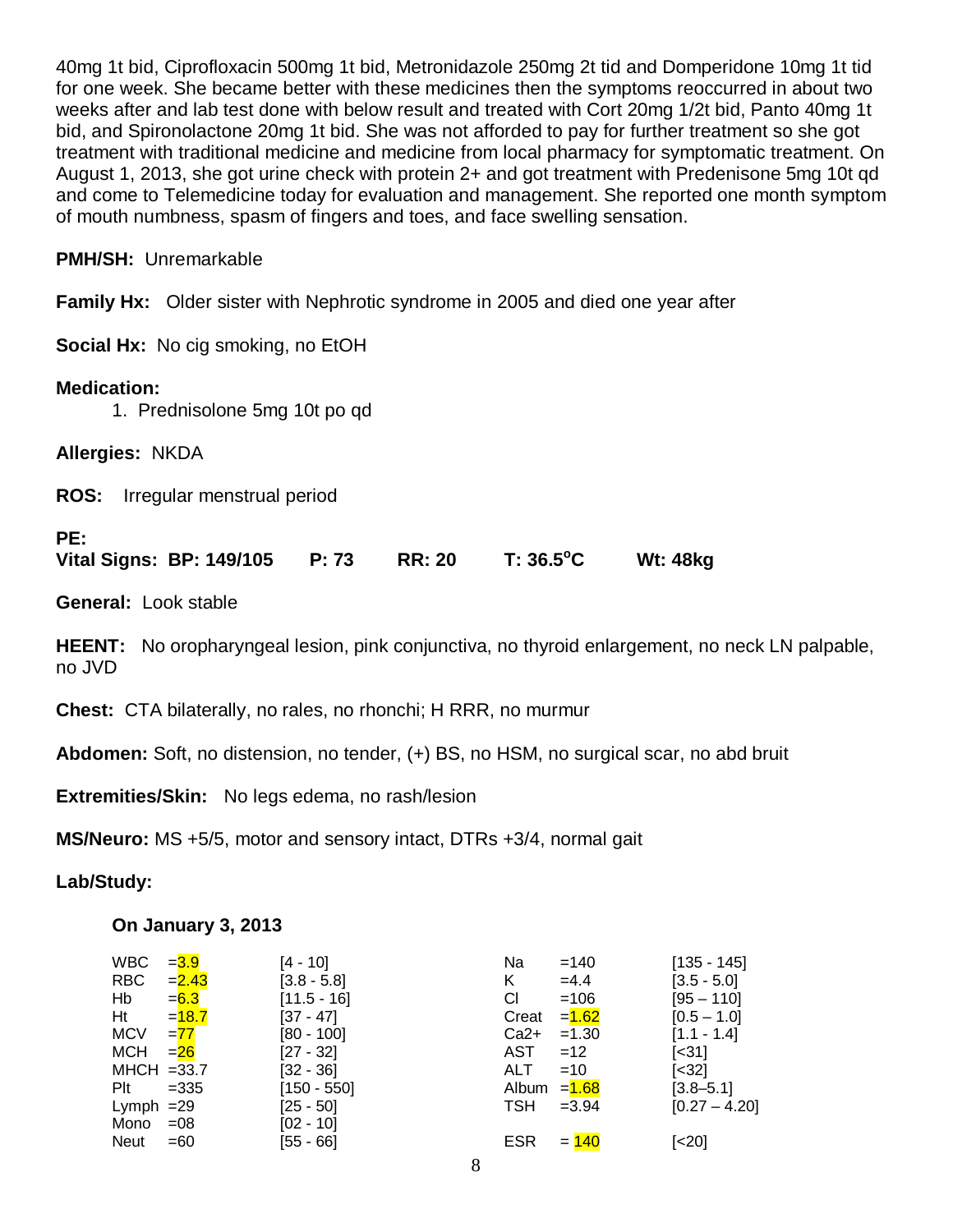#### **Urine cytology on January 3, 2013**

| Appearance:                                                               | Yellow/cloudy                                                                       |  |  |
|---------------------------------------------------------------------------|-------------------------------------------------------------------------------------|--|--|
| Blood cells                                                               |                                                                                     |  |  |
| WBC:                                                                      | 420                                                                                 |  |  |
| RBC:                                                                      | 250                                                                                 |  |  |
| Epithelial cells                                                          |                                                                                     |  |  |
| Squamous cells:                                                           | Many                                                                                |  |  |
| Renal tubular cells:                                                      | Few                                                                                 |  |  |
| Cast                                                                      |                                                                                     |  |  |
|                                                                           | Hyaline, red blood cell, white blood cell, granular: not seen                       |  |  |
| Uric acid, calcium oxalate, Calcium phosphate, Triple phosphate: not seen |                                                                                     |  |  |
|                                                                           | Budding yeart, hyphaemycelial, element yeast, parsite: not seen; bacteria: moderate |  |  |
|                                                                           |                                                                                     |  |  |

## **On August 6, 2013**

U/A: leukocyte 1+, protein 3+, blood 2+

| <b>WBC</b> | $=15200$        | /mm3          | Protein $=4.1$ g/dl |                |
|------------|-----------------|---------------|---------------------|----------------|
| <b>RBC</b> | $=499000$       | /mm3          | Albumin= $4.3$      | $[3.8 - 5.1]$  |
| Hb         | $=13.8$         | $[11.5 - 16]$ | Tot chol=188        | $[<200]$       |
| Ht         | $=42.2$         | $[37 - 47]$   | Creat $=1.3$        | $[0.5 - 0.9]$  |
| <b>MCV</b> | $= 84.5$        | $[80 - 100]$  | $Ca2+$<br>$= 6.5$   | $[8.1 - 10.4]$ |
| Plt        | $=220$          | $[150 - 550]$ |                     |                |
|            | Lymph $=31.3\%$ |               |                     |                |
|            | Mono $=3.8\%$   |               |                     |                |
| Neut       | =64.9%          |               |                     |                |

Abdominal ultrasound conclusion: normal

### **Assessment:**

- 1. Nephrotic syndrome
- 2. Hypocalcemia
- 3. Hyprereflexia due to lyte disorder?

## **Plan:**

- 1. Prednisolone 5mg 10t po qd for two months then tapper
- 2. Captopril 25mg 1/4t po bid
- 3. Albendazole 400mg 1t po bid x 5d
- 4. Calcium/Vit D 500mg/200IU 1t po bid
- 5. Eat low sat diet and drink about  $1 1.5L$  per day
- 6. Draw blood for Creat, tot chole, Albumin, Protein, Ca2+, Mg2+, TSH at SHCH

## **Comments/Notes: Do you agree with my assessment and plan?**

## **Examined by: Nurse Sovann Peng Date: August 7, 2013**

Please send all replies to **kirihospital@gmail.com** and cc: to [rithychau@sihosp.org](mailto:rithychau@sihosp.org)

*The information transmitted in this e-mail is intended only for the person or entity to which it is addressed and may contain confidential and/or privileged*  material. Any review, retransmission, dissemination or other use of or taking of any action in reliance upon, this information by persons or entities other *than the intended recipient is prohibited. If you received this e-mail in error, please contact the sender and delete material from any computer.*

#### No answer replied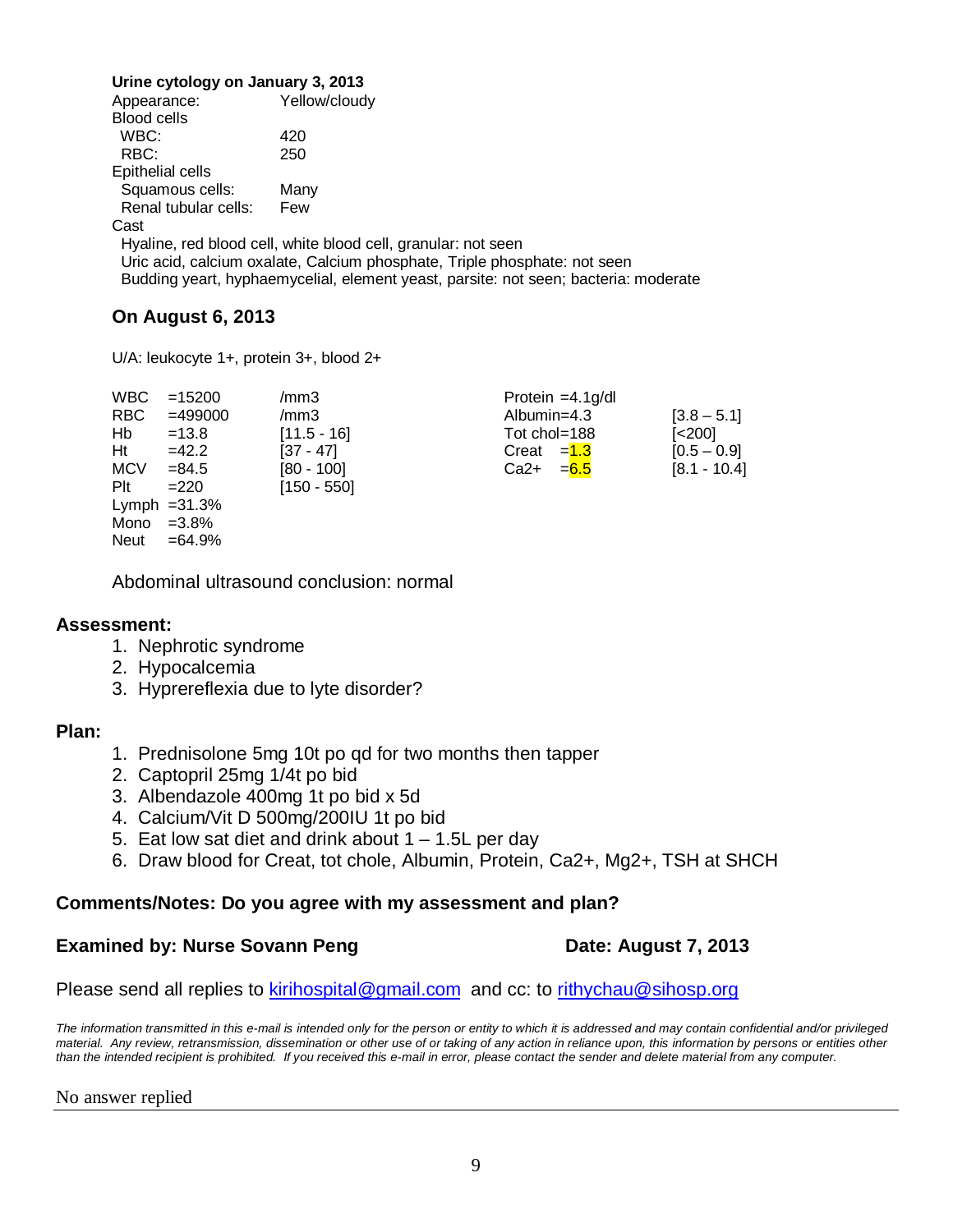From: **Hospital Rattanakiri Referral** <kirihospital@gmail.com>

Date: Wed, Aug 7, 2013 at 6:28 PM Subject: Rattanakiri TM Clinic August 2013, Case#4, LD#RK00425, 53M To: Cornelia Haener <corneliahaener@sihosp.org>, "Paul J. M.D. Heinzelmann" <paul.heinzelmann@gmail.com>, Joseph Kvedar <jkvedar@partners.org>, Rithy Chau <rithychau@sihosp.org>, Kruy Lim <kruylim@yahoo.com>, "Kathleen M. Kelleher" <kfiamma@partners.org> Cc: Bernie Krisher <br/> <br/>derkrish@gmail.com>, Noun SoThero <thero@cambodiadaily.com>, Ed & Laurie Bachrach <lauriebachrach@yahoo.com>

Dear all,

This is case number 4, LD#RK00425, 53M and photo.

Best regards, Polo/Sovann

## **Rattanakiri Provincial Hospital Telemedicine Clinic with Sihanouk Hospital Center of HOPE and Center for Connected Health**



**Patient: LD#RK00425, 53M (Okantil Village, Beung Kanseng commune, Banlung)** 

**Chief Complaint:** Right flank pain on/off for over 10y and bloody urine for  $2y$ 

**HPI:** 53M, driver, presented with history of right flank pain on/off for over 10 years. It was pressure pain and radiated to the back. He had abdominal

ultrasound done but no stone was found. In these two years, he noticed blood urine when he did a lot of work (carry heavy stuffs). In these few months, he noticed of more frequent bloody urine even he didn't do a lot of work. He denied of dysuria, oliguria, urgency, frequency.

## **PMH/SH:**

- Surgical removal of explosive fragment from his extremities in 1988
- Diagnosed with DMII in 2008 and treated with Glibenclamide 5mg 1t po bid

**Family Hx:** None

**Social Hx:** Smoking 1pack of cig per day for 6y, stopped over 20y; casual EtOH

## **Medication:**

1. Glibenclamide 5mg 1t po bid

**Allergies:** NKDA

**ROS:** no fever, no cough, no chest pain, no palpitation, no GI complaint

**PE:**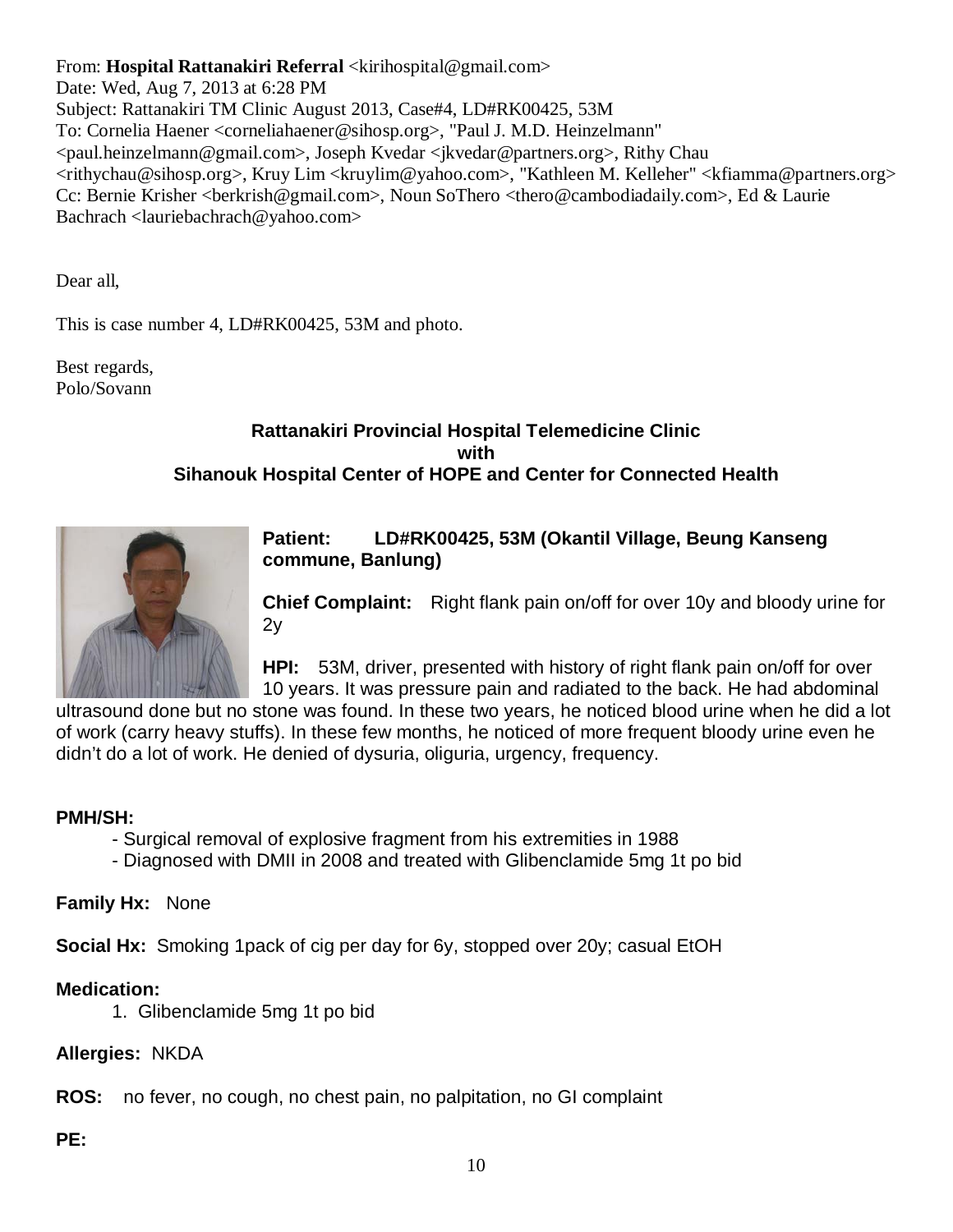**Vital Signs: BP: 129/83 P: 79 RR: 20 T: 36.5<sup>o</sup> C Wt: 51kg** 

**General:** Look stable

**HEENT:** No oropharyngeal lesion, pink conjunctiva, no thyroid enlargement, no neck LN palpable, no JVD

**Chest:** CTA bilaterally, no rales, no rhonchi; H RRR, no murmur

**Abdomen:** Soft, no distension, no tender, (+) BS, no HSM, no surgical scar, no abd bruit, no CVA tenderness

**Extremities/Skin:** Surgical scar of both legs, No legs edema, no rash, no food wound; positive posterior tibial and dorsalis pedis pulse

**MS/Neuro:** MS +5/5, motor and sensory (light touch and position sense) intact, DTRs +2/4, normal gait

## **Lab/Study:**

## **On August 6, 2013**

U/A: protein trace, blood 3+, glucose 4+ FBS: 141mg/dl

**Abdominal ultrasound conclusion:** Right kidney stone diameter 9mm

## **Assessment:**

- 1. Right kidney stone
- 2. DMII

## **Plan:**

- 1. Drink plenty of water
- 2. Glibenclamide 5mg 1t po bid
- 3. Educate on diabetic diet, do regular exercise and foot care
- 4. Draw blood for Creat, Glucose and HbA1C at SHCH

## **Comments/Notes: Do you agree with my assessment and plan?**

## **Examined by: Nurse Sovann Peng Date: August 7, 2013**

Please send all replies to [kirihospital@gmail.com](mailto:kirihospital@gmail.com) and cc: to [rithychau@sihosp.org](mailto:rithychau@sihosp.org)

*The information transmitted in this e-mail is intended only for the person or entity to which it is addressed and may contain confidential and/or privileged material. Any review, retransmission, dissemination or other use of or taking of any action in reliance upon, this information by persons or entities other than the intended recipient is prohibited. If you received this e-mail in error, please contact the sender and delete material from any computer.*

No answer replied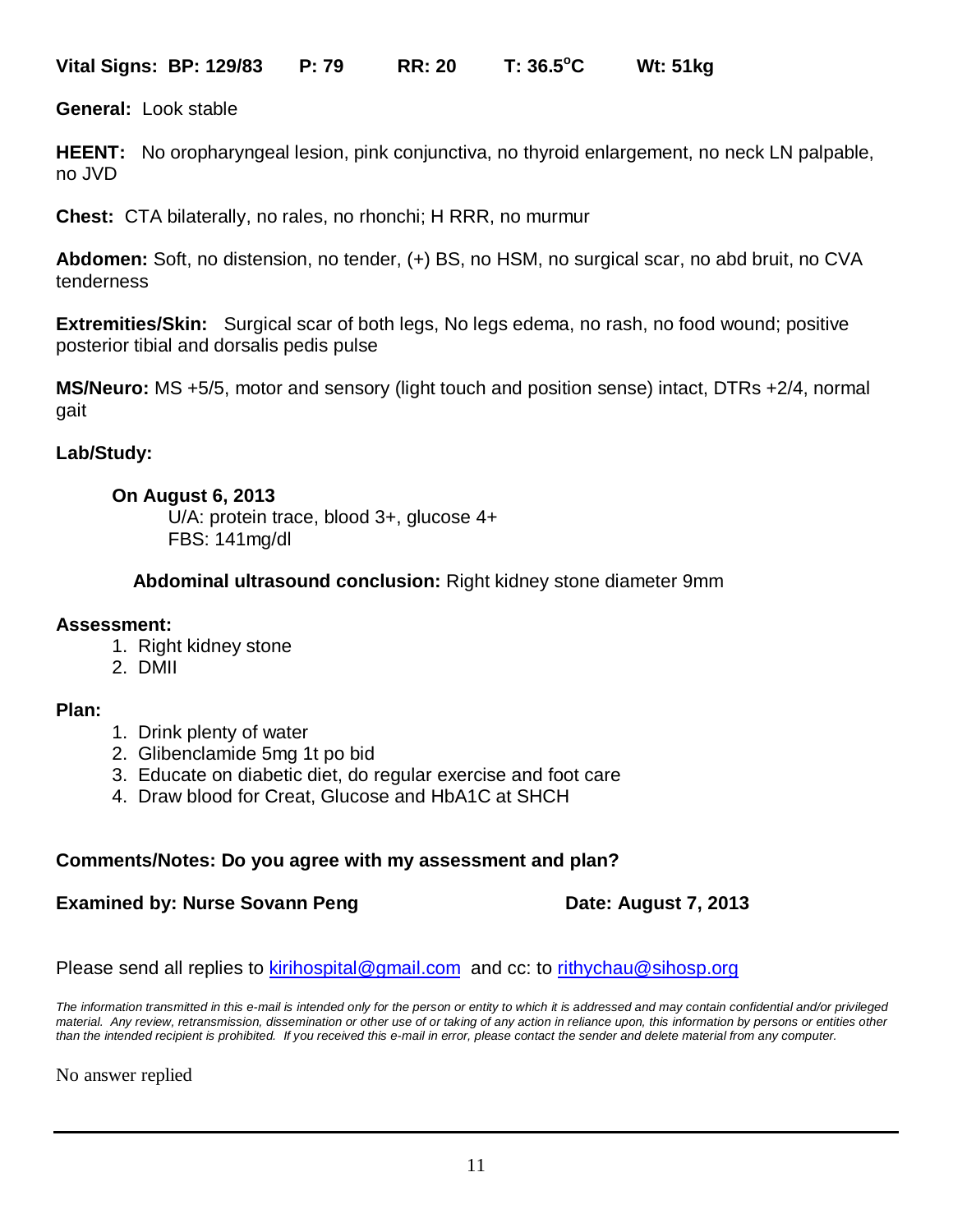From: **Hospital Rattanakiri Referral** <kirihospital@gmail.com>

Date: Wed, Aug 7, 2013 at 6:30 PM Subject: Rattanakiri TM Clinic August 2013, Case#5, AN#RK00426, 21F To: Joseph Kvedar <jkvedar@partners.org>, Rithy Chau <rithychau@sihosp.org>, Kruy Lim <kruylim@yahoo.com>, "Kathleen M. Kelleher" <kfiamma@partners.org>, "Paul J. M.D. Heinzelmann"  $\epsilon$  paul.heinzelmann@gmail.com> Cc: Bernie Krisher <br/> <br/>berkrish@gmail.com>, Noun SoThero <thero@cambodiadaily.com>, Ed & Laurie Bachrach <lauriebachrach@yahoo.com>

Dear all,

This is the case number 5, AN#RK00426, 21F and photos.

Best regards, Polo/Sovann

## **Rattanakiri Provincial Hospital Telemedicine Clinic with Sihanouk Hospital Center of HOPE and Center for Connected Health**



## **Patient: AN#RK00426, 21F (Kachaun Village, Kachaun, Veun Sai)**

**Chief Complaint:** Vaginal bleeding of full term pregnancy

**HPI:** 21F with full term pregnancy and presented with vaginal bleeding, abdominal pain so she was brought to local health center and advised to referral hospital. On arrival to hospital, she presented with mild abdominal pain in preparation for delivery. She was admitted to the OB unit at Rattanakiri Referral Hospital on 30 July 2013. The OB doctor did an initial assessment and found that the fetal was with normal movement and mother was stable clinically. However, about a few hours later in the night, the patient reported that she did not felt any fetal movement and was confirmed by US that the

fetus was without heart beat. On exam, her cervix os was dilated about 3 cm and more frequent contraction in delivery. She delivered a female baby, but was dead in utero due to umbilical cord strangulation. Then during removal of the placenta, there was active bleeding heavily. She was treated with IVF, oxytocin, Vit K, anticoagulant. Subsequently, she received blood transfusion x2 units due to the severe bleeding. When stabilized, she was transferred to OR for a hysterectomy, but her bleeding stopped and the procedure was cancelled. She was then transferred to ED for observation. Her CBC was WBC (34,100), Hb (5.8), Hct (16%) in the AM. She was tx with Ceftriaxone 2g IV, Paracetamol 600mg IM, Iron supplement, MTV, IVF. She returned to OB unit and later received 2 more units of blood. Her present status, WBC (13,900), Hct (19%), but her BP is still elevated 170/90 since August 5, 2013. The doctor added hydralazine 40mg PO tid, but still uncontrolled. She complaint being fatigue, pale, and HA. She denied any CP, palpitation, SOB, diaphoresis, syncope, seizure, N/V/D, fever, or dysuria.

## **PMH/SH:** None

**Family Hx:** Aunt with DM II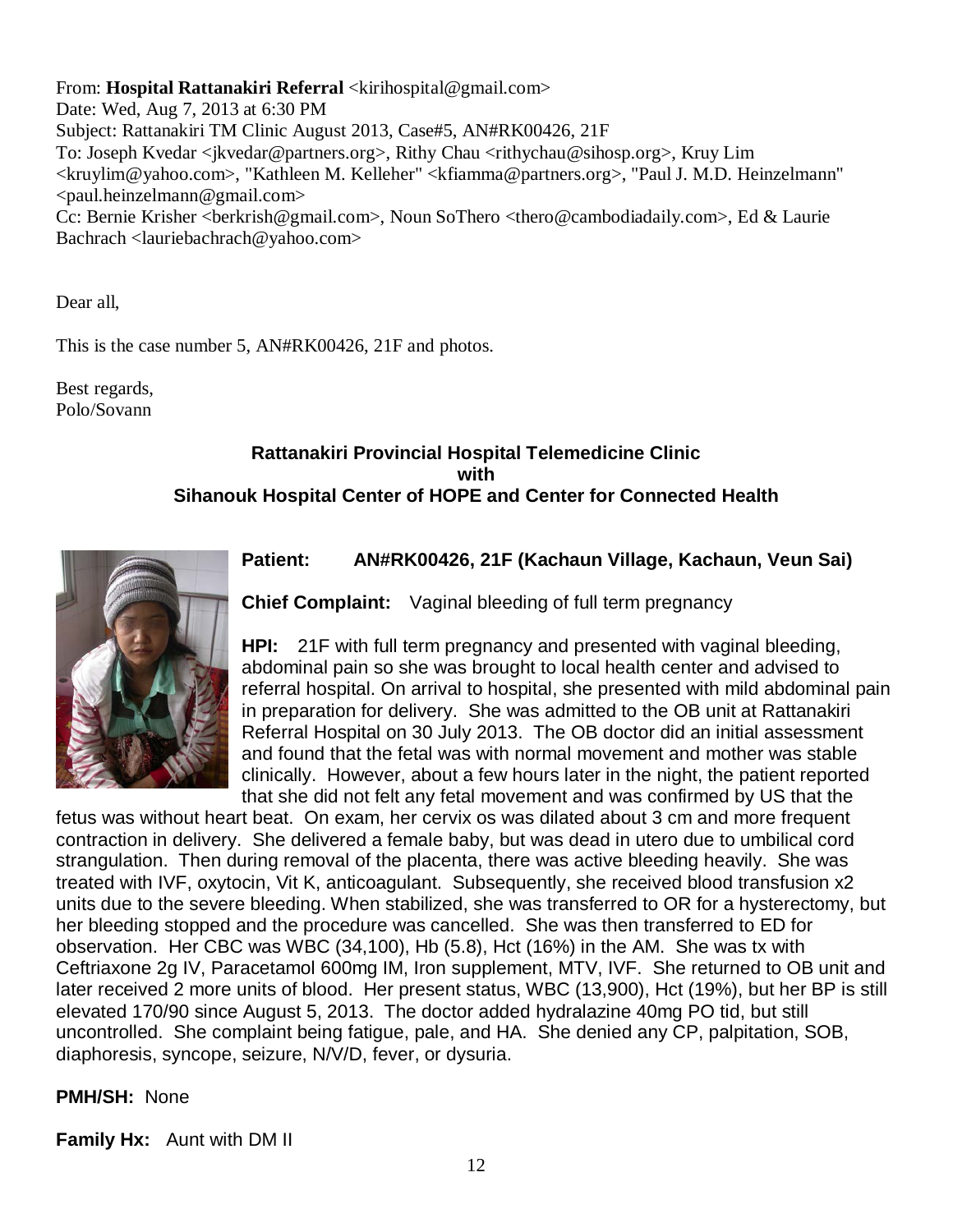

**Social Hx:** No Smoking, no EtOH, married with 1 live kid

## **Medication:**

- 1. Ceftriaxone 2g IV
- 2. IVF (NSS/D5%)
- 3. FeSO4/folate
- 4. MTV
- 5. Hydralazine 40mg PO tid
- 6. Metronidazole 500mg po bid

## **Allergies:** NKDA

**ROS:** No prenatal care

## **PE:**

**Vital Signs: BP: 138/104 P: 83 RR: 18 T: 37<sup>o</sup> C Wt: 42kg** 

**General:** Look stable, not tachypneic, not diaphoretic, mild general paleness

**HEENT:** No oropharyngeal lesion, mild pale conjunctiva, no thyroid enlargement, no neck LN palpable, no JVD

**Chest:** CTA bilaterally, no rales, no rhonchi; H RRR, no murmur

**Abdomen:** Soft, no distension, no tender, (+) BS, no HSM, no surgical scar, no abd bruit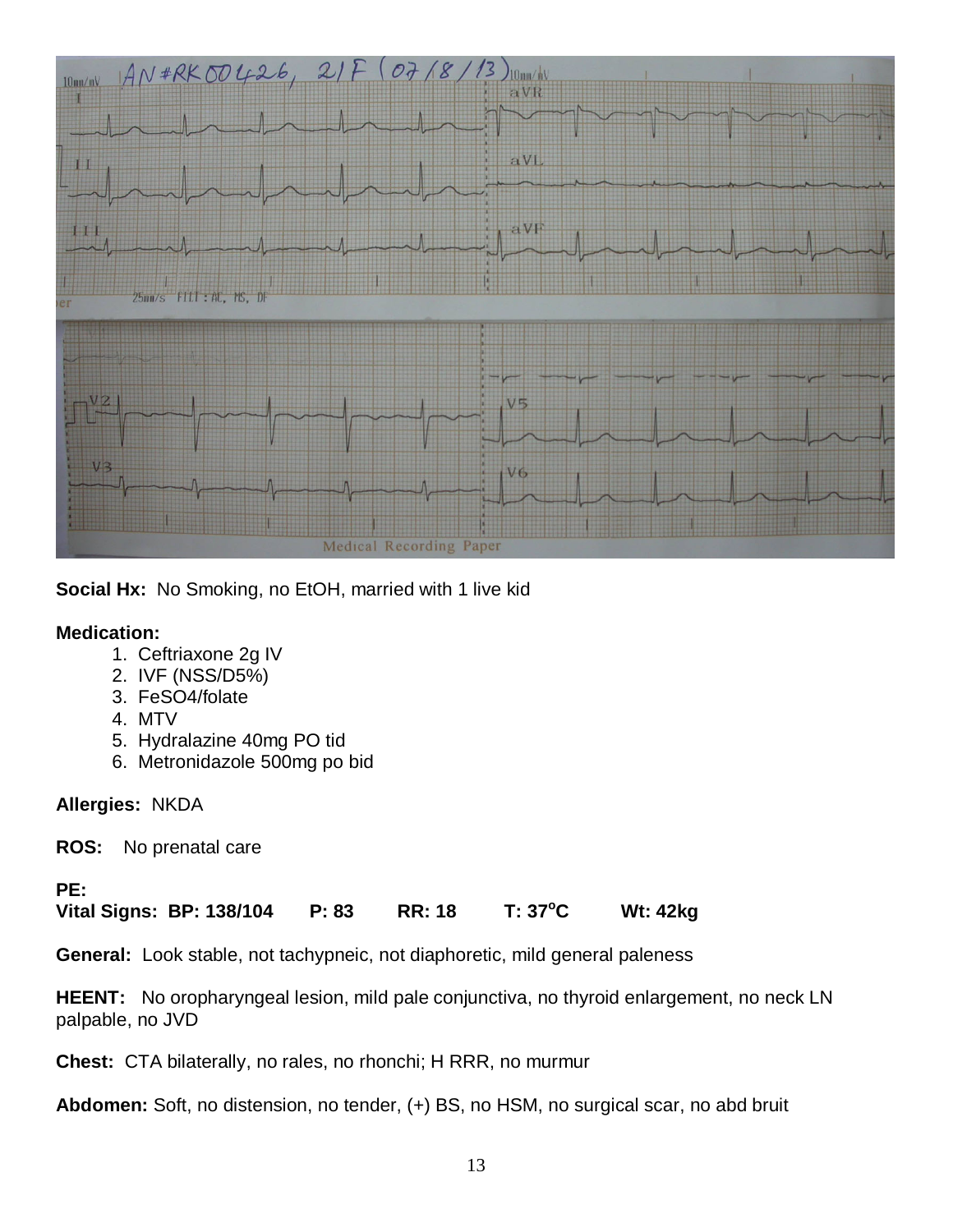**Extremities/Skin:** No legs edema, no rash/lesion, no food wound; positive posterior tibial and dorsalis pedis pulse

**MS/Neuro:** MS +5/5, motor and sensory intact, DTRs +2/4, normal gait

**GU:** +p/o Episiotomy, no d/c, no active bleeding, cervix was lacerated 2<sup>nd</sup> delivery procedure

## **Lab/Study:**

## **On August 6, 2013**

 $WBC = 13,900$  $Hb = 6.8$  $Hct = 19%$  $P$ It = 292,000

## **On August 6, 2013**

U/A: no blood, no glucose, protein trace RBS: 137mg/dl  $ECG = NSR$  (HR=85)

## **Assessment:**

- 1. Fetal death  $2^{nd}$  cord strangulation
- 2. Eclampsia?
- 3. Placenta previa?
- 4. HTN 2<sup>nd</sup> eclampsia vs thyroid dysfunction?
- 5. Severe Anemia 2<sup>nd</sup> vaginal bleeding
- 6. Pelvic Infection???

## **Plan:**

- 1. Fe/SO4 200/0.4mg 1t po bid
- 2. Ceftriaxone 2g IV bid x 10d
- 3. Metronidazole 500mg 1 po tid x 10d
- 4. MTV 1 po qd
- 5. Hadralazine 10mg IV, then mix 20mg +IVF 500cc drip over 6hrs
- 6. Draw blood for CBC, chem, creat, retic, peri smear, TSH at SHCH

## **Comments/Notes: Do you agree with my assessment and plan?**

## **Examined by: Dr. Sales Asie <b>Date: August 7, 2013**

## Please send all replies to [kirihospital@gmail.com](mailto:kirihospital@gmail.com) and cc: to [rithychau@sihosp.org](mailto:rithychau@sihosp.org)

*The information transmitted in this e-mail is intended only for the person or entity to which it is addressed and may contain confidential and/or privileged material. Any review, retransmission, dissemination or other use of or taking of any action in reliance upon, this information by persons or entities other than the intended recipient is prohibited. If you received this e-mail in error, please contact the sender and delete material from any computer.*

No answer replied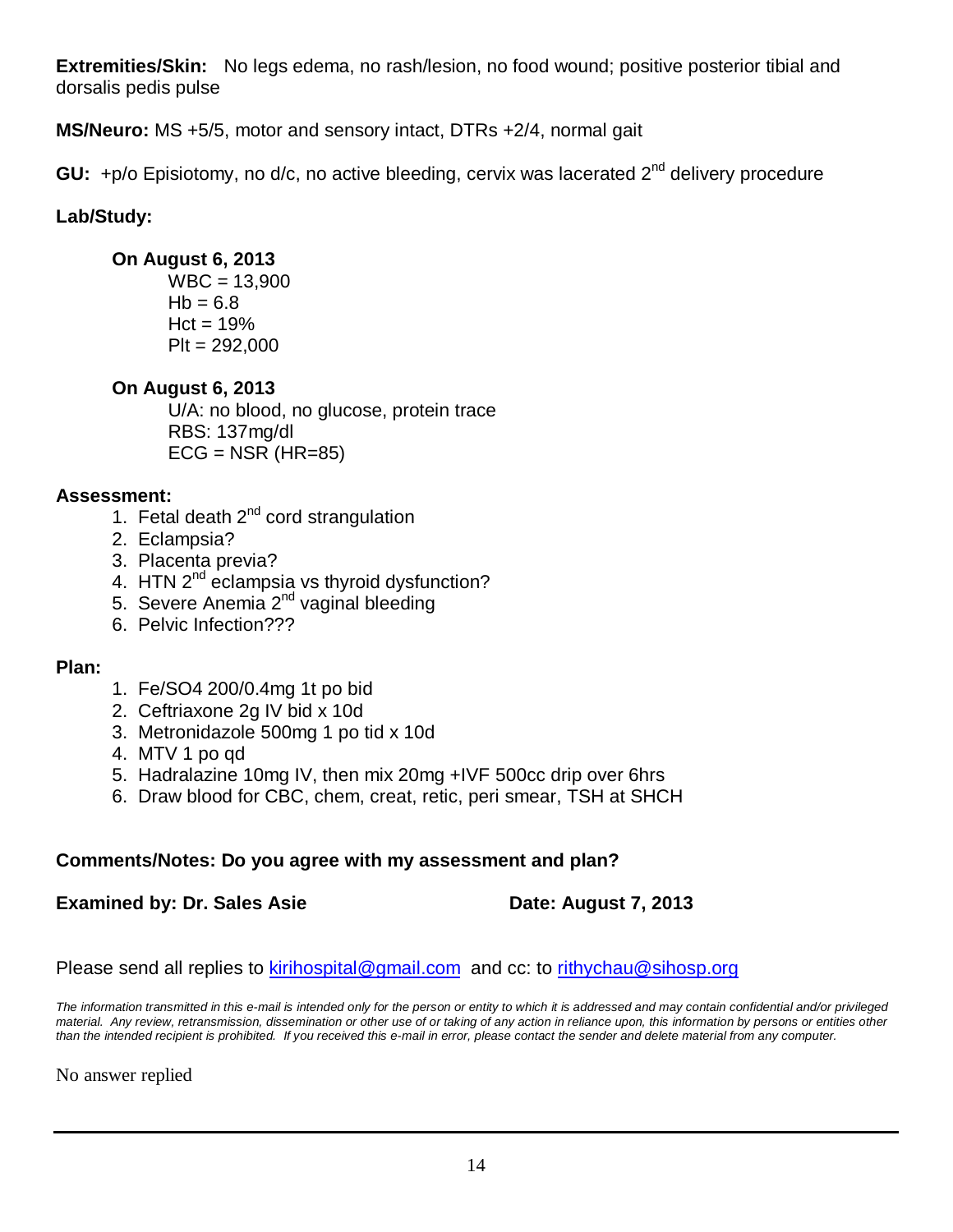## From: **Hospital Rattanakiri Referral** <kirihospital@gmail.com>

Date: Wed, Aug 7, 2013 at 6:35 PM Subject: Rattanakiri TM Clinic August 2013, Case#6, SS#RK00418, 43M To: Rithy Chau <rithychau@sihosp.org>, Kruy Lim <kruylim@yahoo.com>, "Kathleen M. Kelleher" <kfiamma@partners.org>, "Paul J. M.D. Heinzelmann" <paul.heinzelmann@gmail.com>, Joseph Kvedar <jkvedar@partners.org>

Cc: Bernie Krisher <br/> <br/>berkrish@gmail.com>, Noun SoThero <thero@cambodiadaily.com>, Ed & Laurie Bachrach <lauriebachrach@yahoo.com>

Dear all,

This is the last case of Rattanakiri TM clinic August 2013, case number 6 (follow up),  $SS#RK00418$ , 43M and photo.

Please reply to the cases before Thursday afternoon then treatment plan can be treated accordingly for patients who will come to receive treatment at that afternoon.

Thank you very much for your cooperation and support in this project.

Best regards, Polo/Sovann

## **Rattanakiri Provincial Hospital Telemedicine Clinic with Sihanouk Hospital Center of HOPE and Center for Connected Health**



## **Patient: SS#RK00418, 43M (Village I, Labansirk, Banlung)**

**Subject:** 43M was seen in June 2013, and diagnosed of acute diarrhea (unknown cause), Gastritis, Anemia and discharged from hospital with Omeprazole 20mg 1t po qhs for 1mon, Metoclopramide 10mg 1t po qhs for 10d, Albendazole 400mg 1t po bid for 5d, FeSO4/folate 1t bid, MTV 1t qd. On August 4, 2013, he presented with epigastric burning pain, which became worse with full eating, no radiation, nausea and vomiting, poor appetite, diarrhea. These symptoms became worse so he was brought to referral hospital and

admitted to Medicine ward and treated with D5% infusion 1L, Cimetidine 200mg 2vials bid IM, Mg/Al(OH)3 1t po, Metronidazole 250mg 2t po bid, Ciprofloxacine 500mg 1t bid, and Hyocine 25mg 1t po. Blood work result WBC:5700, Ht:29, Plt:110000, Ca2+:8.2, Creat:1.0, Mg:2.1, K+:3.5, Urea:59. Now he became better with less vomiting and diarrhea.

His wife said he has drunk alcohol several times before above symptoms occurred and didn't know how many times he drank when she went to work.

**Medication:** Above

**Allergies:** NKDA

**Objective**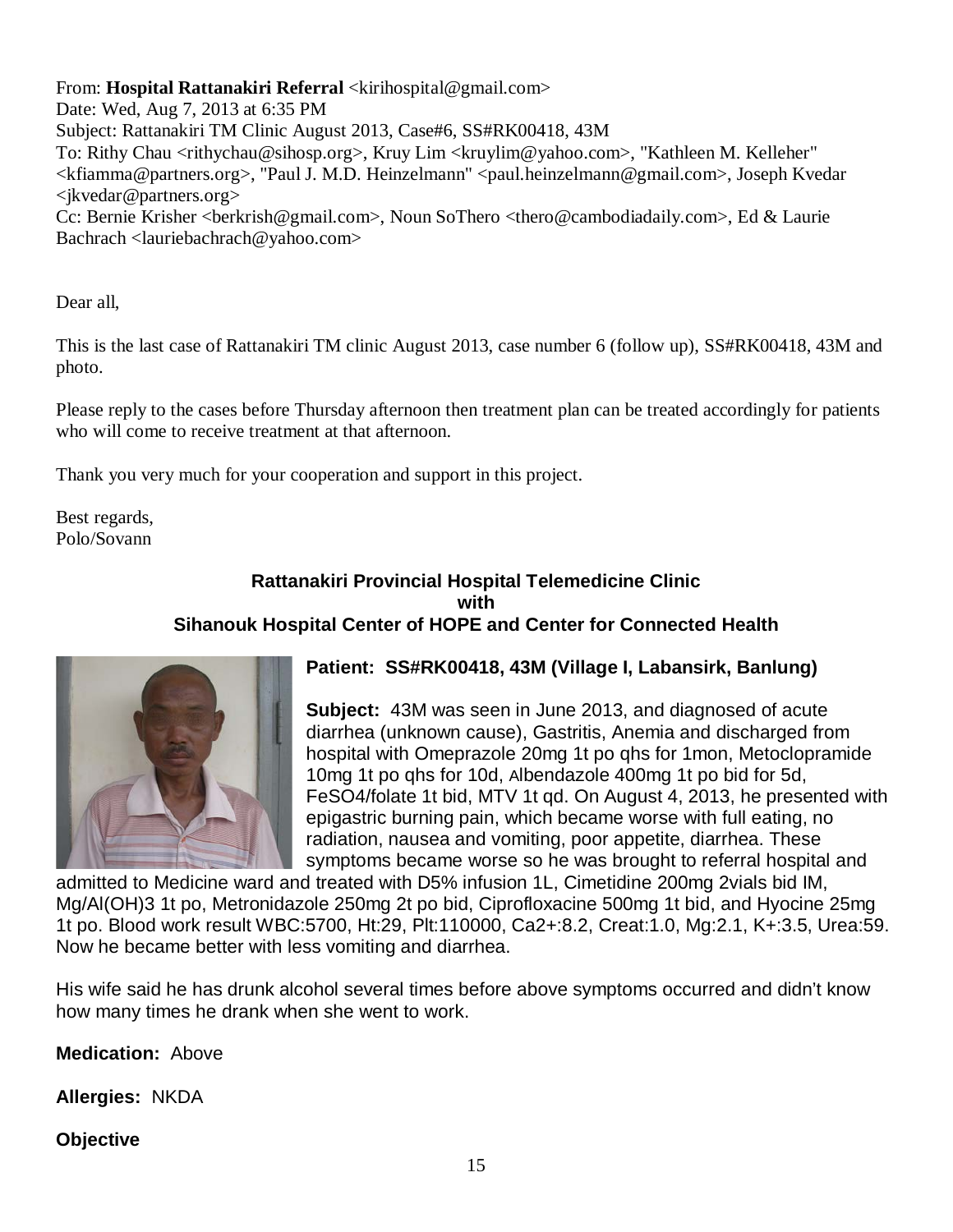**PE:**

**Vital Signs: BP: 103/81 P: 95 RR: 20 T: 37<sup>o</sup> C Wt: 47kg** 

**General:** Look stable

**HEENT:** No oropharyngeal lesion, pink conjunctiva, no thyroid enlargement, no lymph node palpable

**Chest:** CTA bilaterally, no rales, no rhonchi; H RRR, no murmur

**Abdomen:** Soft, no distension, mild tender on epigastric area, (+) BS, no HSM

**Extremities/Skin:** No legs edema, no rash/lesion

**MS/Neuro:** MS +5/5, motor and sensory intact, DTRs +2/4, normal gait

## **Lab/Study:**

**Lab result on June 6, 2013**

| <b>WBC</b>    | $= 3.19$ | $[4 - 11x10^9/L]$                | Na          | $= 132$                | $[135 - 145]$ |
|---------------|----------|----------------------------------|-------------|------------------------|---------------|
| <b>RBC</b>    | $= 2.9$  | $[4.6 - 6.0x10^{12}/L]$          | Κ           | $= 2.6$                | $[3.5 - 5.0]$ |
| Hb            | $= 6.8$  | $[14.0 - 16.0g/dL]$              | CI.         | $= 98$                 | [95 – 110]    |
| Ht            | $=19$    | [42 - 52%]                       | <b>BUN</b>  | $=1.4$                 | $[0.8 - 3.9]$ |
| <b>MCV</b>    | $= 68$   | [80 - 100fl]                     | Creat       | $= 53$                 | [53 - 97]     |
| <b>MCH</b>    | $= 24$   | $[25 - 35pq]$                    | AST         | $=122$                 | [<30]         |
| MHCH $=35$    |          | [30 - 37%]                       | ALT         | $= 33$                 | [<41]         |
| Plt           | $= 83$   | $[150 - 450 \times 10^9/L]$      | Amilase=139 |                        | [28 - 100]    |
| Lymph $=1.03$ |          | $[0.70 - 4.40 \times 10^9$ /L]   | <b>ALP</b>  | $= 51$                 | [40 - 129]    |
| Mono          | $=0.12$  | $[0.10 - 0.80 \times 10^9$ /L]   |             | $HBSAg = Non-reactive$ |               |
| Neut          | $= 1.43$ | [2.00 - 8.00x10 <sup>9</sup> /L] |             | HCV ab= Non-reactive   |               |
| Eosino        | $= 0.60$ | $[0.08 - 0.40]$                  |             |                        |               |
| Baso          | $= 0.01$ | $[0.02 - 0.10]$                  |             |                        |               |
|               |          |                                  |             |                        |               |

## **August 7, 2013**

RBS: 112mg/dl U/A: protein trace, no blood, no glucose

## **Assessment:**

- 1. Gastro-enteritis due to alcohol?
- 2. Anemia

## **Plan:**

- 1. Omeprazole 20mg 1t po qhs for one month
- 2. Metoclopramide 10mg 1 po qid prn N/V
- 3. FeSO4/Folate 200/0.4mg 1t po bid
- 4. MTV 1po qd
- 5. Encourage and confirm that he must stop alcohol drinking
- 6. Draw blood for CBC, Lyte, BUN, Creat at SHCH

## **Comments/Notes: Do you agree with my assessment and plan?**

## **Examined by: Nurse Sovann Peng Date: August 7, 2013**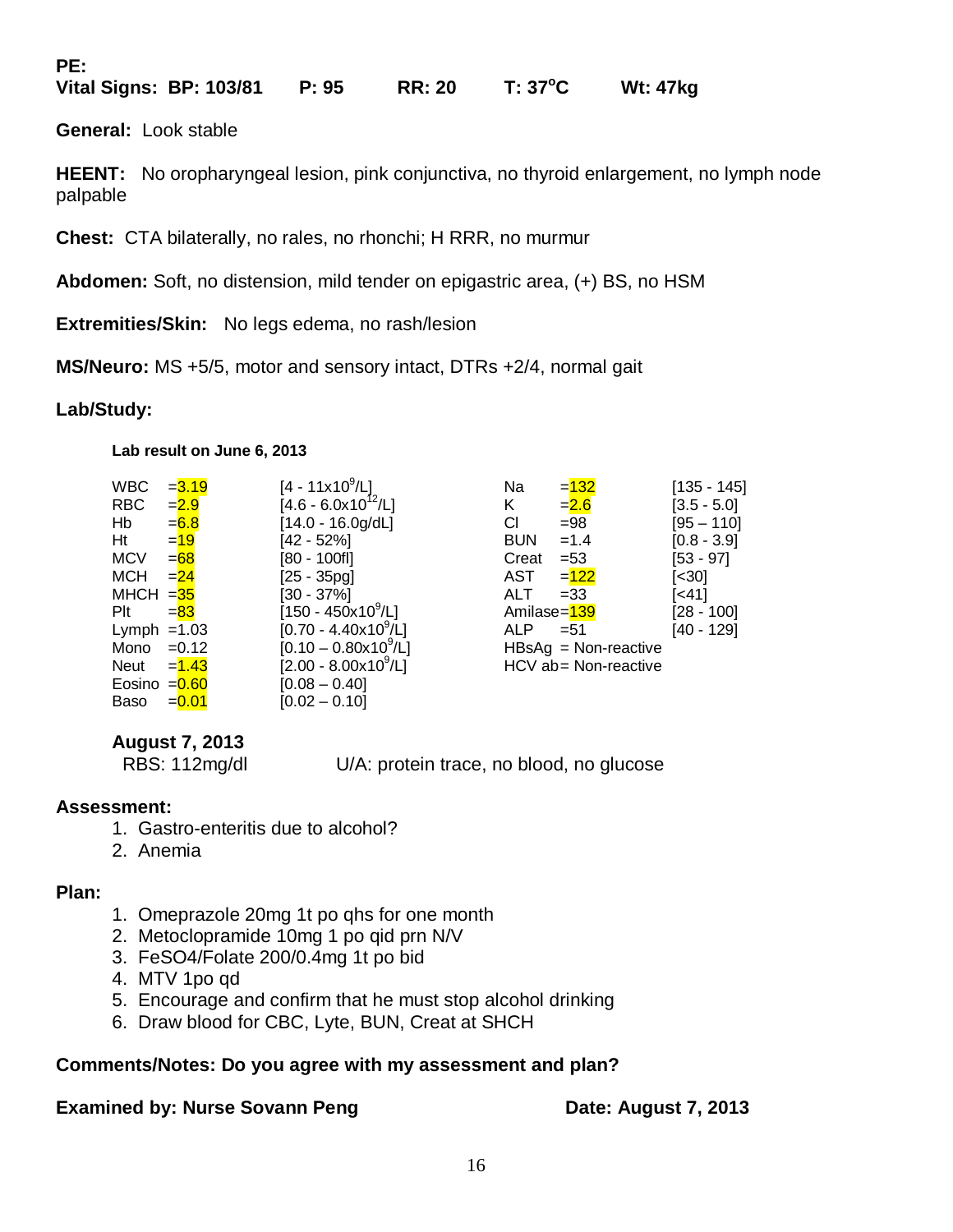## Please send all replies to [kirihospital@gmail.com](mailto:kirihospital@gmail.com) and cc: to [rithychau@sihosp.org](mailto:rithychau@sihosp.org)

*The information transmitted in this e-mail is intended only for the person or entity to which it is addressed and may contain confidential and/or privileged material. Any review, retransmission, dissemination or other use of or taking of any action in reliance upon, this information by persons or entities other than the intended recipient is prohibited. If you received this e-mail in error, please contact the sender and delete material from any computer.*

From: **Fiamma, Kathleen M.** <KFIAMMA@partners.org> Date: Fri, Aug 9, 2013 at 12:46 AM Subject: FW: Rattanakiri TM Clinic August 2013, Case#6, SS#RK00418, 43M To: "kirihospital@gmail.com" <kirihospital@gmail.com> Cc: "rithychau@sihosp.org" <rithychau@sihosp.org>

So it looks like he has chronic alcoholism with recurrent alcoholic gastritis to explain epigastric pain with nausea and alcoholic hepatitis to explain the anorexia, elevated liver enzymes. Amylase is not that high to define acute pancreatitis, though amylase may not be that high in chronic pancreatitis. Chronic pancreatitis with pancreatic insufficiency may lead to fat malabsorption and explain recurrent diarrhea, usually after eating fatty foods. Diabetes may also develop. Acute alcoholism may cause increased bowel motility with more frequent bowel movement. Anemia is concerning for bleeding from chronic gastritis. Stool guaiac test would be useful to exclude that possibility. Chronic alcoholism will lead to liver cirrhosis [with prolonged prothrombin time, low albumin] and portal hypertension [with risk of esophageal variceal bleeding] as well as hypersplenism [resulting in low platelets].

Alcohol abstinence is essential. He may need counseling to break drinking habit. Omeprazole is fine for gastritis. Bowel rest will allow pancreatitis to heal. Avoidance of fatty food will avoid diarrhea. He needs good nutrition with iron and vitamin B complex supplements.

Heng Soon Tan, MD

From: **Hospital Rattanakiri Referral** <kirihospital@gmail.com> Date: Sat, Aug 10, 2013 at 7:46 PM Subject: Rattanakiri TM Clinic Cases reply To: "Kathleen M. Kelleher" <kfiamma@partners.org> Cc: Rithy Chau <rithychau@sihosp.org>

Dear Kathy,

I would like to inform you that I have just received the reply to three cases and not yet for other below three cases:

Case#3, TL#RK00424, 38F Case#4, LD#RK00425, 53M Case#5, AN#RK00426, 21F

Please send me the reply of these remained three cases.

Thank you very much for the replies to Rattanakiri TM Clinic August 2013.

Best regards, Sovann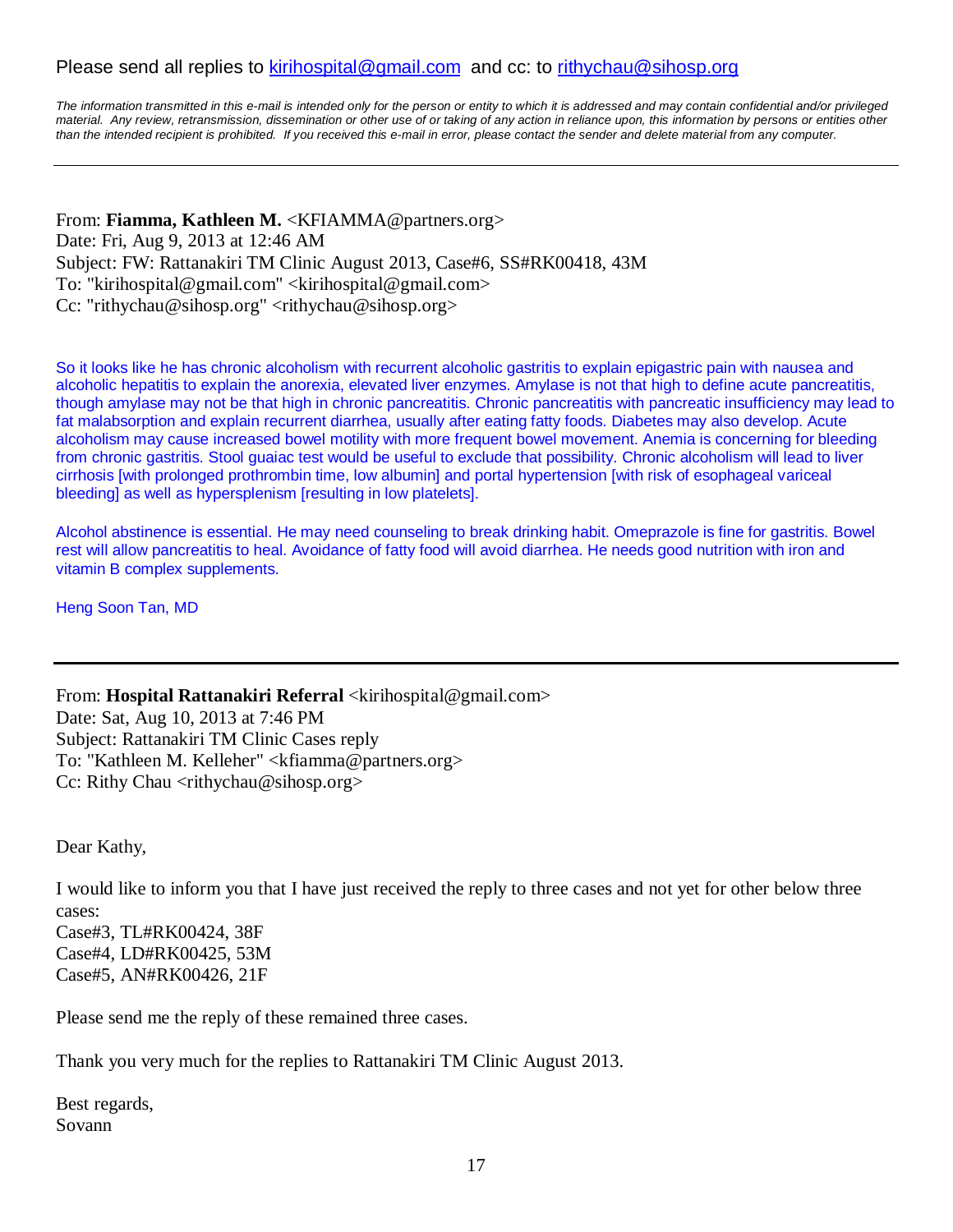# **Thursday, August 8, 2013**

## **Follow-up Report for Rattanakiri TM Clinic**

There were 5 new and 1 follow up patients seen during this month TM clinic at Rattanakiri Referral Hospital (RRH). The data of 6 cases was transmitted and received replies from both Phnom Penh and Boston, and other 27 patients came for brief consult and refill medication only, and other 25 new patients seen by PA Rithy for minor problem without sending data. Per advice sent by Partners in Boston and Phnom Penh Sihanouk Hospital Center of HOPE as well as advices from PA Rithy on site, the following patients were managed and treated per local staff:

[Please note that in general the practice of dispensing medications at RRH for all patients is usually limited to a maximum of 7 days treatment with expectation of patients to return for another week of supplies if needed be. This practice allows clinicians to monitor patient compliance to taking medications and to follow up on drug side effects, changing of medications, new arising symptoms especially in patients who live away from the town of Banlung and/or illiterate. Nearly all medications and some lab tests not available/done at RRH are provided by SHCH to TM patients at no cost]

## **Treatment Plan for Rattanakiri TM Clinic August 2013**

#### **1. SC#RK00422, 45M (Village I, Lamenh, Borkeo) Diagnosis:**

- 1. DMII
- 2. HTN

## **Treatment:**

- 1. Glibenclamide 5mg 1t po qd (#30)
- 2. Captopril 25mg 1/4t po bid (buy)
- 3. ASA 100mg 1t po qd (#60)
- 4. Educate on diabetic diet, do regular exercise and foot care
- 5. Draw blood for Creat, Glucose and HbA1C at SHCH

## **Lab result on August 8, 2013**

| $Creat = 69$   | [44 - 80]     |
|----------------|---------------|
| Gluc $=6.1$    | $[4.1 - 6.1]$ |
| HbA1C = $6.75$ | $[4.8 - 5.9]$ |

## **2. SS#RK00423, 50M (Village I, Lamenh, Borkeo)**

**Diagnosis:**

- 1. HTN
- 2. DMII

#### **Treatment:**

- 1. Captopril 25mg 1/4t po bid (buy)
- 2. Metformin 500mg 1t po qhs (#60)
- 3. ASA 100mg 1t po qd (#60)
- 4. Educate on diabetic diet, do regular exercise and foot care
- 5. Draw blood for Creat, Glucose and HbA1C at SHCH

#### **Lab result on August 8, 2013**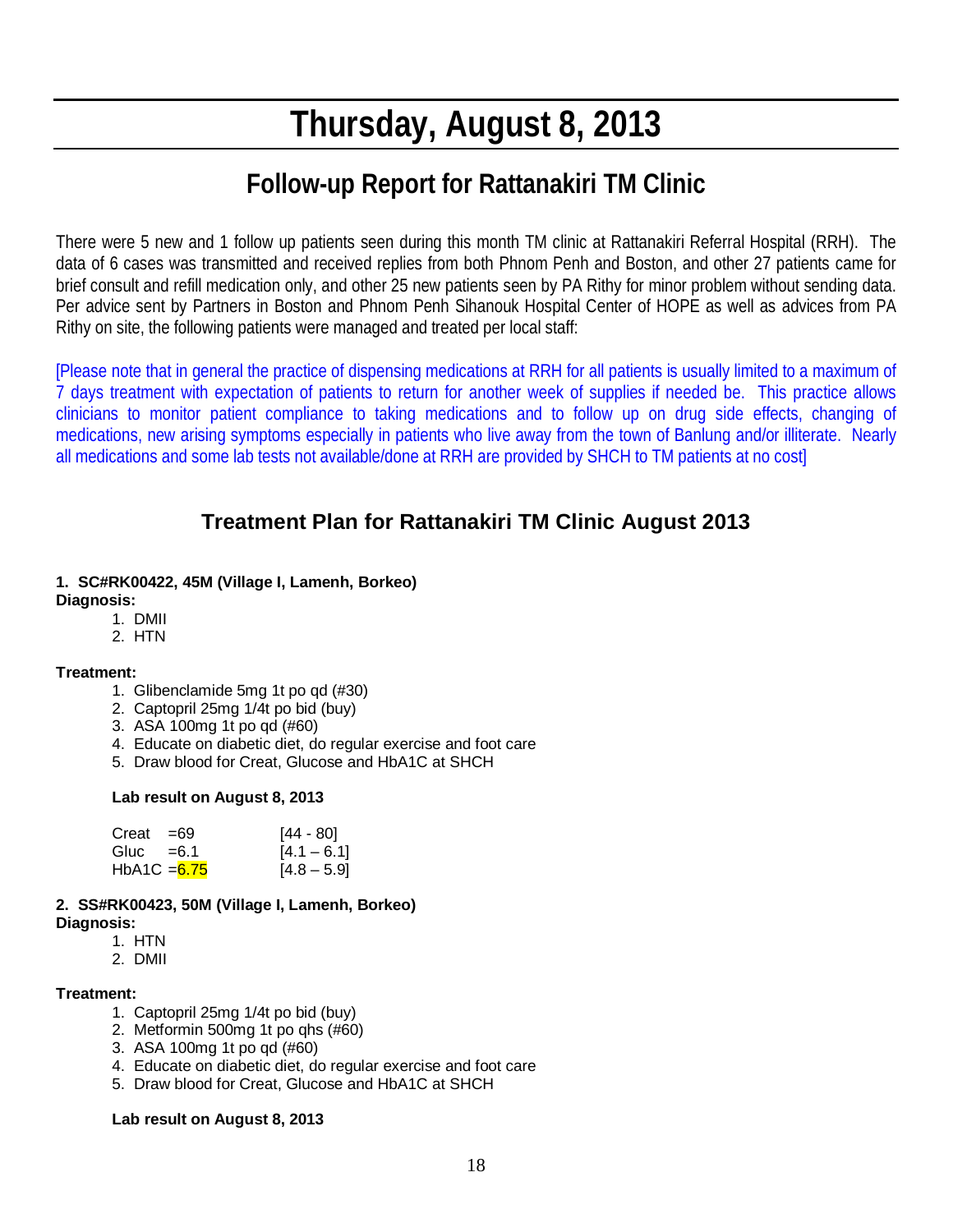| $Creat = 55$   | [44 - 80]     |
|----------------|---------------|
| Gluc $=7.4$    | $[4.1 - 6.1]$ |
| $HbA1C = 7.15$ | $[4.8 - 5.9]$ |

#### **3. TL#RK00424, 38F (Lumchor village, Lumchor commune, Oyadav) Diagnosis:**

- 1. Nephrotic syndrome
- 2. Hypocalcemia
- 3. Hyprereflexia due to lyte disorder?

#### **Treatment:**

- 1. Prednisolone 5mg 10t po qd for two months then tapper (#200)
- 2. Captopril 25mg 1/4t po bid (buy)
- 3. Albendazole 400mg 1t po bid x 5d (#10)
- 4. Calcium/Vit D 500mg/200IU 1t po bid (#60)
- 5. Eat low sat diet and drink about  $1 1.5L$  per day
- 6. Draw blood for Creat, tot chole, Albumin, Protein, Ca2+, Mg2+, TSH at SHCH

#### **Lab result on August 9, 2013**

| $Creat = 69$   | $[44 - 80]$     |
|----------------|-----------------|
| T. Chol $=6.4$ | $[-5.7]$        |
| $Ca2+ =1.29$   | $[1.12 - 1.32]$ |
| $Mg2+ =0.93$   | $[0.66 - 1.07]$ |
| Albu = 36      | $[38 - 51]$     |
| Protein $=62$  | $[66 - 87]$     |
| $TSH = 2.44$   | $[0.27 - 4.20]$ |

**Remark:** Add Simvastatin 20mg qhs and ASA 81mg qd.

#### **4. LD#RK00425, 53M (Okantil Village, Beung Kanseng commune, Banlung) Diagnosis:**

- 1. Right kidney stone
- 2. DMII

#### **Treatment:**

- 1. Drink plenty of water
- 2. Glibenclamide 5mg 1t po bid (#100)
- 3. Educate on diabetic diet, do regular exercise and foot care
- 4. Draw blood for Creat, Glucose and HbA1C at SHCH

#### **Lab result on August 8, 2013**

| Creat $=84$    | $[53 - 97]$   |
|----------------|---------------|
| Gluc = $7.9$   | $[4.1 - 6.1]$ |
| $HbA1C = 9.21$ | $[4.8 - 5.9]$ |

## **5. AN#RK00426, 21F (Kachaun Village, Kachaun, Veun Sai)**

- **Diagnosis:**
	- 1. Fetal death  $2^{nd}$  cord strangulation
	- 2. Eclampsia?
	- 3. Placenta previa?
	- 4. HTN 2<sup>nd</sup> eclampsia vs thyroid dysfunction?
	- 5. Severe Anemia 2<sup>nd</sup> vaginal bleeding
	- 6. Pelvic Infection???

#### **Treatment:**

- 1. Fe/SO4 200/0.4mg 1t po bid (#120)
- 2. Ceftriaxone 2g IV bid x 10d
- 3. Metronidazole 500mg 1 po tid x 10d
- 4. MTV 1 po qd (#60)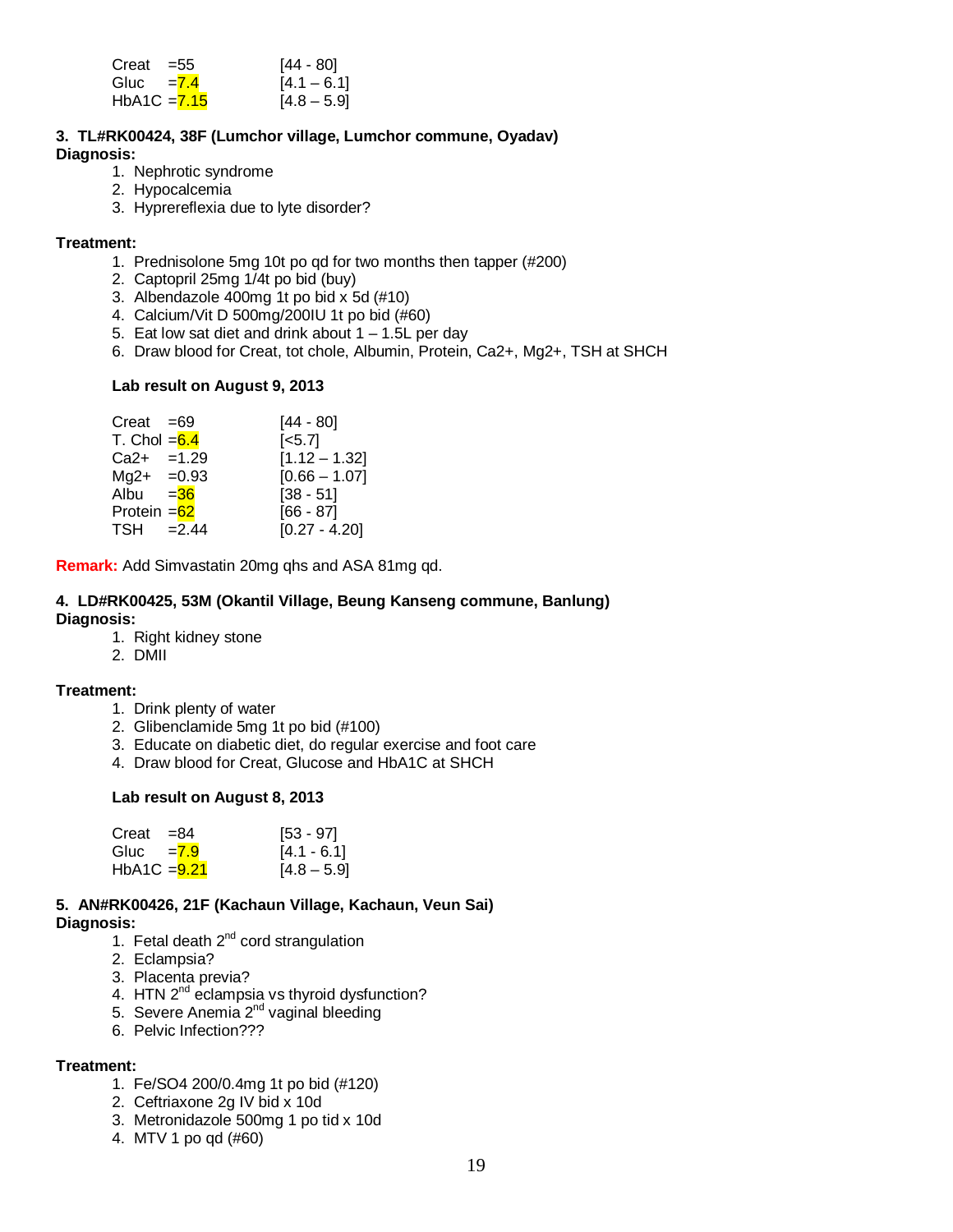- 5. Hadralazine 10mg IV, then mix 20mg +IVF 500cc drip over 6hrs
- 6. Draw blood for CBC, chem, creat, retic, peri smear, TSH, HBsAg, HCV ab at SHCH

#### **Lab result on August 9, 2013**

| <b>WBC</b>     | $=7.88$  | $[4 - 11x10^9/L]$                    | Na         | $=139$               | $[135 - 145]$   |
|----------------|----------|--------------------------------------|------------|----------------------|-----------------|
| <b>RBC</b>     | $= 3.0$  | $[3.9 - 5.5x10^{12}/L]$              | Κ          | $= 3.2$              | $[3.5 - 5.0]$   |
| Hb             | $= 6.7$  | $[12.0 - 15.0g/dL]$                  | CI         | $=107$               | $[95 - 110]$    |
| Ht             | $= 21$   | [35 - 47%]                           | Creat      | $= 91$               | [44 - 80]       |
| <b>MCV</b>     | $= 70$   | [80 - 100fl]                         | <b>TSH</b> | $=0.65$              | $[0.27 - 4.20]$ |
| <b>MCH</b>     | $= 23$   | [25 - 35pg]                          |            | HBsAg =Non-reactive  |                 |
| $MHCH = 32$    |          | [30 - 37%]                           |            | HCV ab= Non-reactive |                 |
| Plt            | $= 314$  | $[150 - 450 \times 10^9$ /L]         |            |                      |                 |
| Lymph $=2.07$  |          | $[0.70 - 4.40 \times 10^9/\text{L}]$ |            |                      |                 |
| Mono           | $=0.51$  | $[0.10 - 0.80 \times 10^{9} / L]$    |            |                      |                 |
| Neut           | $= 5.02$ | $[2.00 - 8.00 \times 10^9/\text{L}]$ |            |                      |                 |
| Eosino $=0.24$ |          | $[0.8 - 0.40]$                       |            |                      |                 |
| Baso           | $=0.04$  | $[0.02 - 0.10]$                      |            |                      |                 |

|                            | Na         | $=139$               | $[135 - 145]$   |
|----------------------------|------------|----------------------|-----------------|
| /L]<br>0 <sup>12</sup> /L] | K.         | $= 3.2$              | $[3.5 - 5.0]$   |
| )g/dL]                     | СI         | $=107$               | $[95 - 110]$    |
|                            | Creat      | $= 91$               | $[44 - 80]$     |
|                            | <b>TSH</b> | $= 0.65$             | $[0.27 - 4.20]$ |
|                            |            | HBsAg =Non-reactive  |                 |
|                            |            | HCV ab= Non-reactive |                 |

#### **Peripheral blood smear**

| Microcytic            | 3+    |
|-----------------------|-------|
| Hypochromic           | $2+$  |
| Macrocytic            | $1 +$ |
| Schistocytes          | $1+$  |
| Target cells          | $1+$  |
| Poikilocytosis        | $1+$  |
| Spherocytes           | $1 +$ |
| <b>Crenated cells</b> | 15%   |
|                       |       |

Reticulocyte count= $4.1$  [0.5 – 1.5]

#### **6. SS#RK00418, 43M (Village I, Labansirk, Banlung) Diagnosis:**

- 1. Gastro-enteritis due to alcohol?
- 2. Anemia

#### **Treatment:**

- 1. Omeprazole 20mg 1t po qhs for one month (#30)
- 2. Metoclopramide 10mg 1 po qid prn N/V (#10)
- 3. FeSO4/Folate 200/0.4mg 1t po bid (#120)
- 4. MTV 1po qd (#60)
- 5. Encourage and confirm that he must stop alcohol drinking

## **Patients who come for brief consult and refill medicine**

#### **1. NH#RK00010, 59F (Village III)**

#### **Diagnosis:**

- 1. HTN
- 2. DMII
- 3. VHD (AI/MR)

#### **Treatment:**

- 1. Atenolol 50mg 1t po bid (buy)
- 2. HCTZ 25mg 2t po qd (#120)
- 3. Captopril 25mg 1t po bid (buy)
- 4. Glibenclamide 5mg 1t po bid (#120)
- 5. Metformin 500mg 2t po bid (buy)

#### **2. EB#RK00078, 41F (Village IV), KON MOM**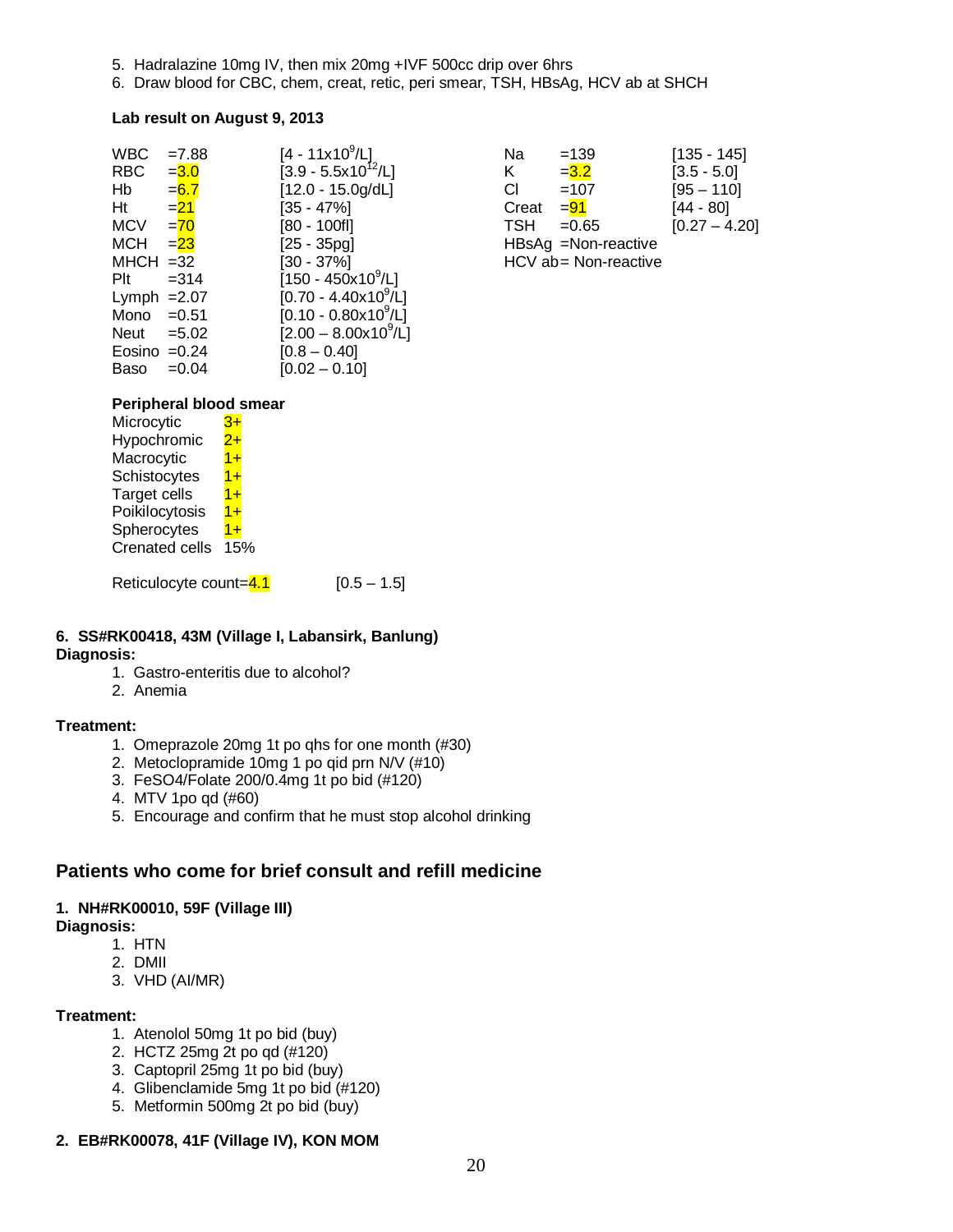#### **Diagnosis:**

- 1. CHF
- 2. Incompleted RBBB

#### **Treatment:**

- 1. Captopril 25mg 1/2t po qd (buy)<br>2. Digoxin 0.25mg 1t po qd (#60)
- 2. Digoxin 0.25mg 1t po qd
- 3. Spironolactone 25mg 1t po bid (#120)

## **3. SP#RK00081, 58F (Village III, LBS)**

#### **Diagnosis:**

- 1. HTN
- 2. DMII
- 3. Liver cirrhosis

#### **Treatment:**

- 1. Glibenclamide 5mg 1t po qd (#60)
- 2. Metformin 500mg 1t po bid (#60)
- 3. Amlodipine 5mg 1t po qd (#60)
- 4. Spironolactone 25mg 1t po bid (#120)
- 5. Propranolol 40mg 1/4t po bid (#30)

## **4. OT#RK00155, 52F (Bor Keo)**

#### **Diagnosis:**

- 1. HTN
- 2. DMII

#### **Treatment:**

- 1. Metformin 500mg 2t po bid (#100)
- 2. Captopril 25mg 1t po bid (#buy)
- 3. Atenolol 50mg 1/2t po bid (#60)
- 4. ASA 100mg 1t po qd (#60)
- 5. Amitriptylin 25mg 1/2t po qhs (#30)
- 6. Insulin NPH 23UI qAM and 5UI qPM (buy)
- 7. Draw blood for Glucose and HbA1C at SHCH

## **Lab result on August 8, 2013**

| Gluc           | $=12.5$ | $[4.1 - 6.1]$ |
|----------------|---------|---------------|
| $HbA1C = 11.1$ |         | $[4.8 - 5.9]$ |

## **5. KK#RK00231, 51F (Village I)**

#### **Diagnosis:**

- 1. DMII
- 2. Tachycardia

#### **Treatment:**

- 1. Glibenclamide 5mg 1t po bid (#120)
- 2. Metformin 500mg 2t po bid (buy)
- 3. Captopril 25mg 1/4t po bid (buy)
- 4. Propranolol 40mg 1/4t po qd (#15)
- 5. ASA 100mg 1t po qd (#60)
- 6. Draw blood for Glucose, HbA1C, and TSH at SHCH

#### **Lab result on August 8, 2013**

| Gluc $=9.0$    | $[4.1 - 6.1]$   |
|----------------|-----------------|
| $HbA1C = 11.6$ | $[4.8 - 5.9]$   |
| $TSH = 1.09$   | $[0.27 - 4.20]$ |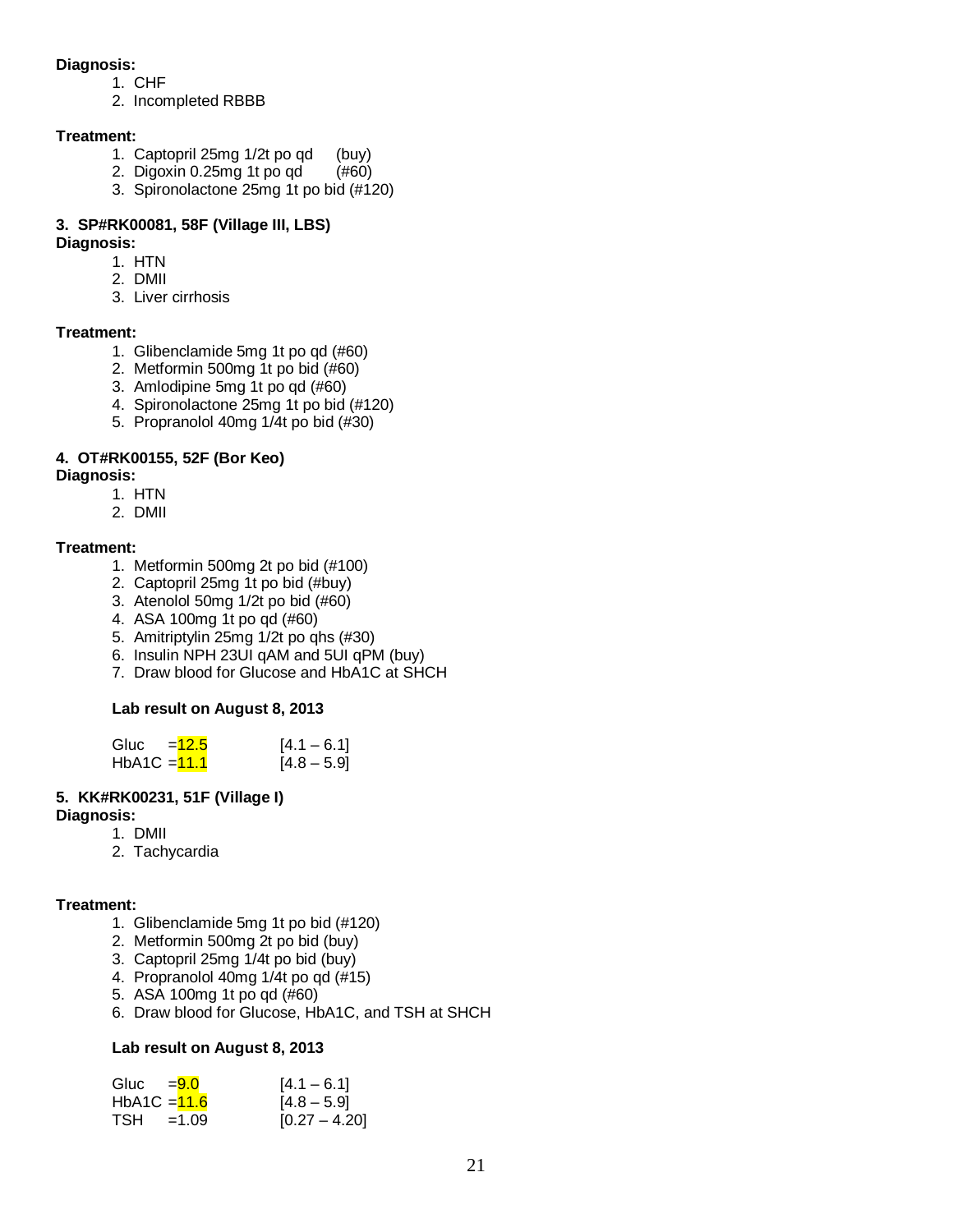## **6. SV#RK00256, 49M (Village I)**

- **Diagnosis:** 
	- 1. DMII
	- 2. HTN

## **Treatment:**

- 1. Glibenclamide 5mg 2t po bid (#120)
- 2. Metformin 500mg 3t qAM and 2t qPM (#100)
- 3. Captopril 25mg 1/2t po bid (buy)

## **7. KC#RK00260, 50F (Village V)**

### **Diagnosis:**

1. DMII

## **Treatment:**

- 1. Metformin 500mg 1t po bid (#60)
- 2. Captopril 25mg 1/4t po bid (buy)
- 3. Draw blood for Glucose and HbA1C at SHCH

#### **Lab result on August 8, 2013**

| Gluc          | $=$ 5.6 | $[4.1 - 6.1]$ |
|---------------|---------|---------------|
| $HbA1C = 6.6$ |         | $[4.8 - 5.9]$ |

## **8. SH#RK00311, 60F (Dey Lor Village)**

**Diagnosis:**

- 1. DMII
- 2. Dilated Cardiomyopathy

## **Treatment:**

- 1. Metformin 500mg 1t po bid (#120)
- 2. Glibenclamide 5mg 1t po bid (#120)
- 3. Amiodarone 200mg 1t po qd (buy)
- 4. Lorsartan Potassium 50mg 1t po qd (buy)
- 5. Carvedilol 6.25mg 1t po bid (buy)
- 6. Spironolactone 50mg 1/2t po qd (buy)
- 7. Furosemide 40mg 2t po qd (#120)
- 8. ASA 100mg 1t po qd (#60)
- 9. Draw blood for Glucose and HbA1C at SHCH

## **Lab result on August 8, 2013**

| Gluc           | $=14.7$ | $[4.1 - 6.1]$ |
|----------------|---------|---------------|
| HbA1C $=$ 12.8 |         | $[4.8 - 5.9]$ |

## **9. CT#RK00318, 33F (Village I)**

## **Diagnosis:**

1. DMII

## **Treatment:**

- 1. Metformin 500mg 3t qAM, 2t qPM (#70)
- 2. Glibenclamide 5mg 1t po bid (#120)
- 3. Draw blood for Glucose and HbA1C at SHCH

## **Lab result on August 8, 2013**

| Gluc           | $= 9.7$ | $[4.1 - 6.1]$ |
|----------------|---------|---------------|
| $HbA1C = 10.1$ |         | $[4.8 - 5.9]$ |

**10. TS#RK00320, 53M (Village V) Diagnosis:**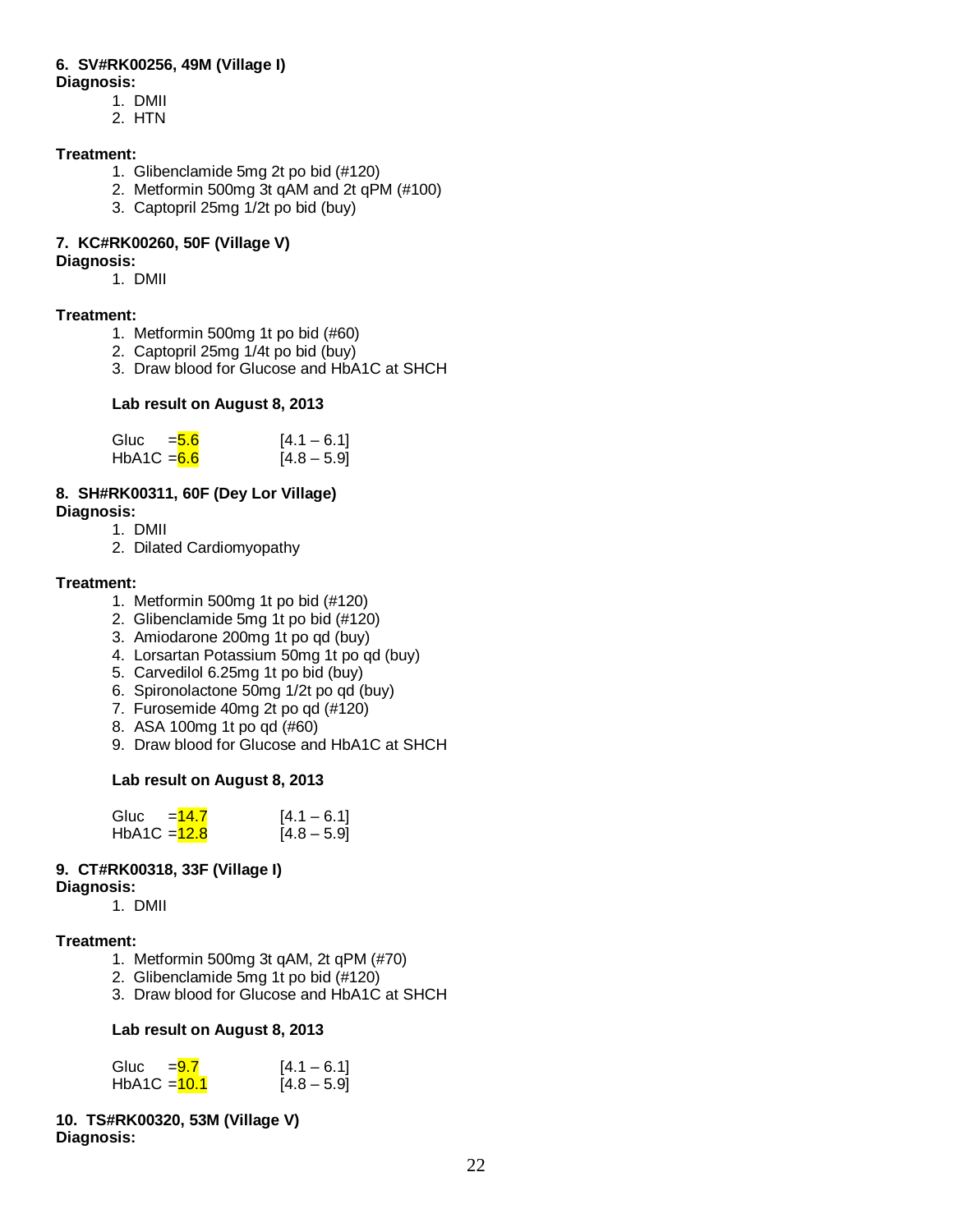- 1. DMII
- 2. HTN

#### **Treatment:**

- 1. Glibenclamide 5mg 2t po bid (#120)
- 2. Metformin 500mg 2t po bid (#60)
- 3. Captopril 25mg 1t po bid (buy)
- 4. Amlodipine 5mg 1/2t po qd (buy)
- 5. Draw blood for Glucose and HbA1C at SHCH

#### **Lab result on August 8, 2013**

| Gluc          | $=7.3$ | $[4.1 - 6.1]$ |
|---------------|--------|---------------|
| HbA1C $=$ 9.1 |        | $[4.8 - 5.9]$ |

#### **11. HY#RK00341, 43M (Village VI, Labansirk commune) Diagnosis:**

- 1. DMII
- 2. HTN
- 3. Hyperlipidemia

#### **Treatment:**

- 1. Metformine 500mg 1t po bid (#50)
- 2. Glibenclamide 5mg 1t po bid (#120)
- 3. Atenolol 50mg 1/2t po qd (#30)
- 4. Captopril 25mg 1/2t po bid (buy)
- 5. Amitriptylin 25mg 1/4t po qhs (buy)

#### **12. TK#RK00344, 59F (Thmey Village, Ban Lung)**

#### **Diagnosis:**

1. DMII

#### **Treatment:**

- 1. Metformin 500mg 1t po bid (#60)
- 2. Captopril 25mg 1/4t po bid (buy)
- 3. Draw blood for Creat, Glucose and HbA1C at SHCH

#### **Lab result on August 8, 2013**

| Creat         | $= 58$                    | [44 - 80]     |
|---------------|---------------------------|---------------|
|               | Gluc $=$ $\frac{12.3}{ }$ | $[4.1 - 6.1]$ |
| HbA1C $= 8.0$ |                           | $[4.8 - 5.9]$ |

#### **13. LV#RK00369, 56F (Village I, LBS) Diagnosis:**

1. DMII with PNP

2. HTN

## **Treatment:**

- 1. Metformin 500mg 3t po qAM and 2t po qPM (#100)
- 2. Glibenclamide 5mg 1t po bid (#120)
- 3. Pioglitazone 15mg 1t po qd (buy)
- 4. Captopril 25mg 1/2t po bid (buy)
- 5. Amitriptyline 25mg 1/4t po qhs (#15)
- 6. Draw blood for Glucose, tot chole, TG and HbA1C at SHCH

#### **Lab result on August 8, 2013**

| Gluc $=$ $\frac{19.8}{5}$ |         | $[4.1 - 6.1]$      |
|---------------------------|---------|--------------------|
| $T.$ Chol =4.7            |         | $\left[5.7\right]$ |
| TG.                       | $= 4.8$ | $[-1.71]$          |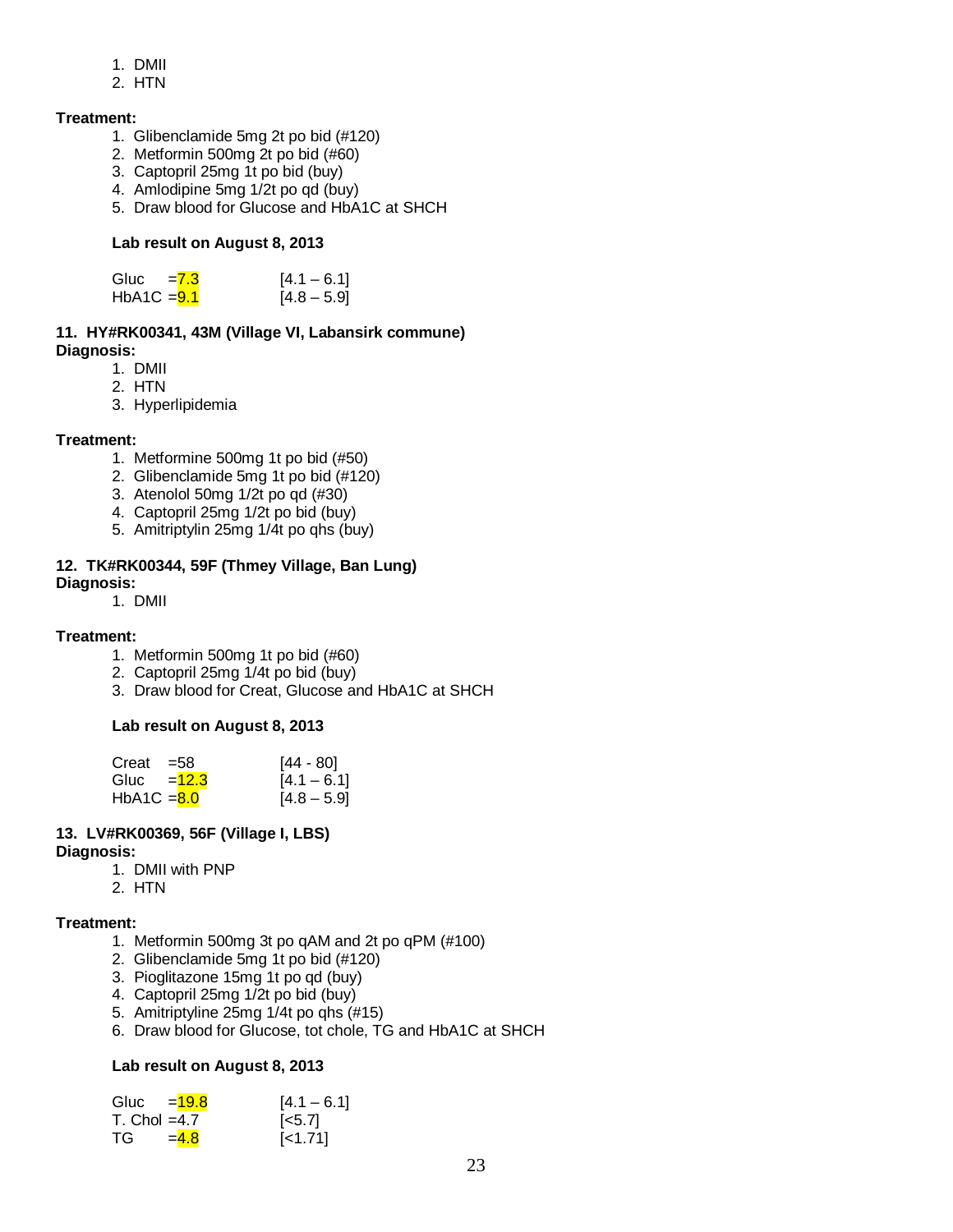#### **14. HS#RK00370, 48F (Village I, LBS) Diagnosis:**

- 1. DMII
	- 2. HTN
	- 3. Renal insufficiency
	- 4. Hyperlipidemia

#### **Treatment:**

- 1. Metformin 500mg 1t po bid (#70)
- 2. Glibenclamide 5mg 1t po bid (#120)
- 3**.** Pioglitazone 15mg 1t po qd (buy)
- 4. Captopril 25mg 1/2t po bid (buy)
- 5. Amlodipine 5mg 1t po qd (#60)
- 6. Fenofibrate 100mg 1t po bid (buy)
- 7. Draw blood for Creatinine, Glucose and HbA1C at SHCH

#### **Lab result on August 8, 2013**

| Creat $=354$  | $[44 - 80]$   |
|---------------|---------------|
| Gluc $=3.0$   | $[4.1 - 6.1]$ |
| HbA1C $= 7.6$ | $[4.8 - 5.9]$ |

#### **15. CS#RK00390, 52F (Village I, LBS)**

- **Diagnosis:**
	- 1. DMII
	- 2. HTN
	- 3. Obesity

#### **Treatment:**

- 1. Metformin 500mg 2t po bid (#100)
- 2. Glibenclamide 5mg 1t po bid (buy)
- 3. Captopril 25mg 1t po bid (buy)
- 4. Amlodipine 10mg 1t po bid (buy)
- 5. HCTZ 25mg 1t po qd (#60)
- 6. Draw blood for Glucose and HbA1C at SHCH

### **Lab result on August 8, 2013**

| Gluc          | $=10.3$ | $[4.1 - 6.1]$ |
|---------------|---------|---------------|
| HbA1C $= 7.1$ |         | $[4.8 - 5.9]$ |

#### **16. CA#RK00392, 48M (Village III, LBS) Diagnosis:**

1. DMII with PNP

#### **Treatment:**

- 1. Metformin 500mg 2t po bid (#100)
- 2. Glibenclamide 5mg 1t po bid (buy)
- 3. Captopril 25mg 1/2t po bid (buy)
- 4. Amitriptyline 25mg 1/4t po qhs (#15)
- 5. Draw blood for Glucose and HbA1C at SHCH

#### **Lab result on August 8, 2013**

| Gluc $=8.3$   | $[4.1 - 6.1]$ |
|---------------|---------------|
| HbA1C $=$ 5.7 | $[4.8 - 5.9]$ |

#### **17. SS#RK00299, 50F (Thmey Village) Diagnosis:**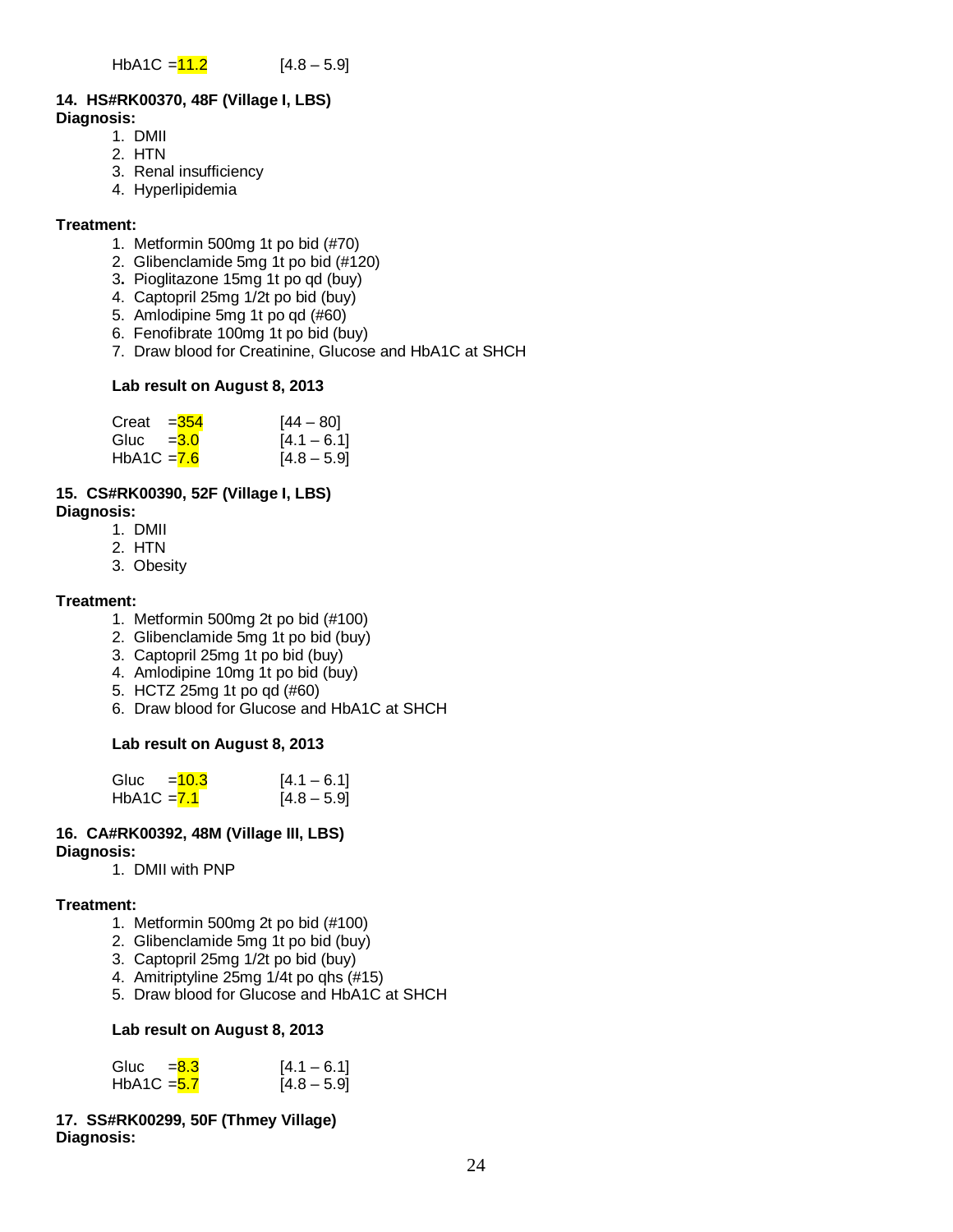- 1. DMII
- 2. HTN

## **Treatment:**

- 1. Glibenclamide 5mg 1t po bid (#120)
- 2. Metformin 500mg 2t po bid (#100)
- 3. Captopril 25mg 1/2 tab bid (buy)
- 4. Amlodipine 5mg 1t po qd (#60)
- 5. ASA 100mg 1t po qd (#60)
- 6. Draw blood for Glucose and HbA1C at SHCH

## **Lab result on August 8, 2013**

| Gluc          | $=12.2$ | $[4.1 - 6.1]$ |
|---------------|---------|---------------|
| $HbA1C = 9.3$ |         | $[4.8 - 5.9]$ |

#### **18. NK#RK00371, 70F (Thmey Village, LBS) Diagnosis:**

1. DMII

## **Treatment:**

- 1. Metformin 500mg 2t po bid (#100)
- 2. Captopril 25mg 1/4t po bid (buy)
- 3. Draw blood for Glucose and HbA1C at SHCH

## **Lab result on August 8, 2013**

| Gluc          | $= 7.2$ | $[4.1 - 6.1]$ |
|---------------|---------|---------------|
| $HbA1C = 7.6$ |         | $[4.8 - 5.9]$ |

## **19. SS#RK00395, 51F (Village I, Bor Keo)**

**Diagnosis:**

- 1. DMII
- 2. HTN

## **Treatment:**

- 1. Metformin 500mg 1t po qhs (#30)
- 2. Glibenclamide 5mg 1t po qd (#60)
- 3. Captopril 25mg 1/4t po bid (#buy)

#### **20. CM#RK00399, 52F (Village IV, Kachagn, Banlung) Diagnosis:**

- 1. DMII
- 2. HTN

## **Treatment:**

- 1. Metformin 500mg 2t qAM and 1t qPM (#90)
- 2. Captopril 25mg 1/2t po bid (buy)
- 3. Atenolol 50mg 1/2t po qd (#30)
- 4. ASA 100mg 1t po qd (#60)
- 5. Draw blood for Glucose and HbA1C at SHCH

## **Lab result on August 8, 2013**

| Gluc          | =9.9 | $[4.1 - 6.1]$ |
|---------------|------|---------------|
| $HbA1C = 9.9$ |      | $[4.8 - 5.9]$ |

#### **21. ND#RK00401, 56F (Oromeat Village, Labansirk, Banlung) Diagnosis:**

- 1. DMII
- 2. HTN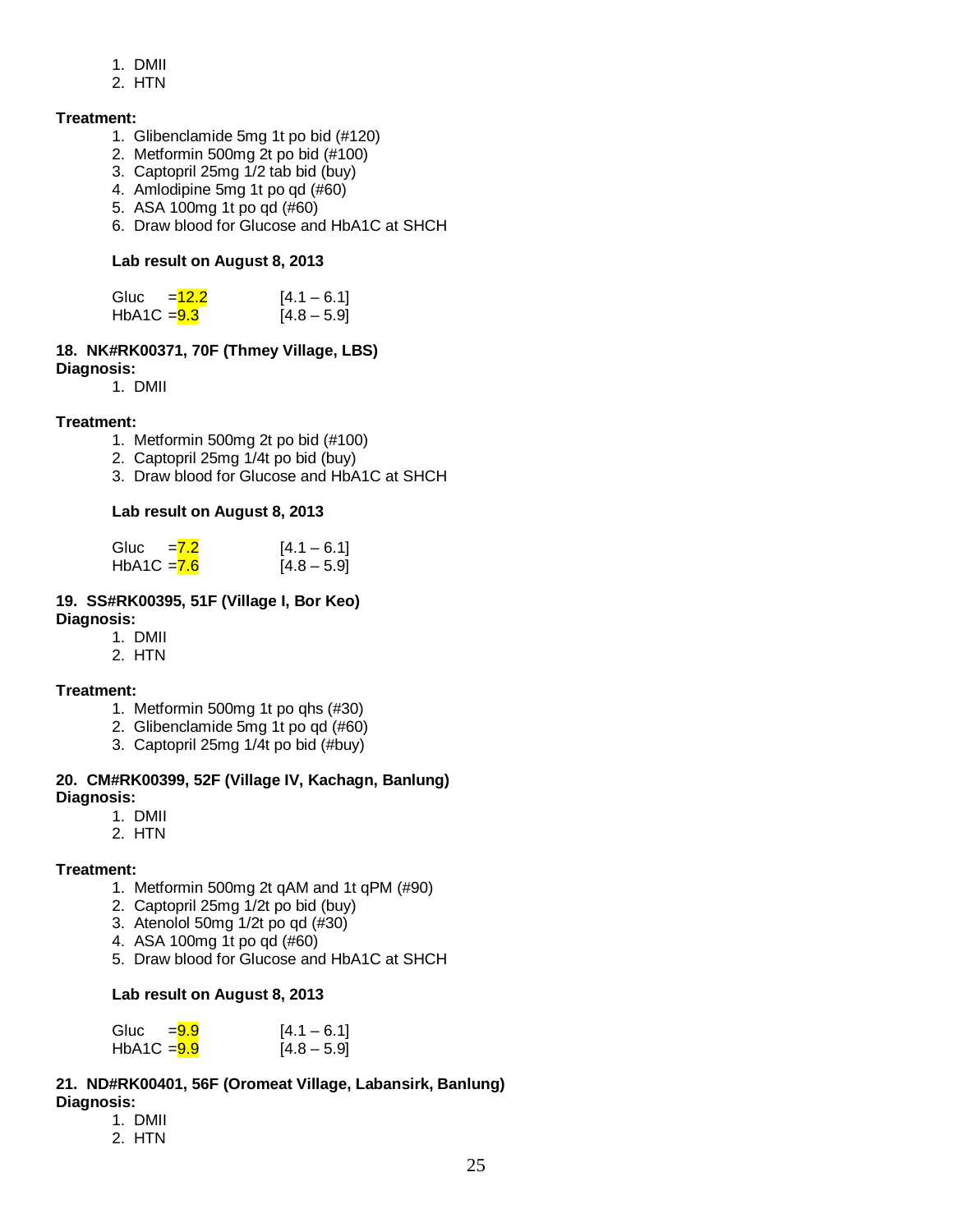#### **Treatment:**

- 1. Metformin 500mg 1t po bid (#100)
	- 2. Glibenclamide 5mg 1t qd (#60)
	- 3. Captopril 25mg 1/4t po bid (buy)
	- 4. Draw blood for Creat, Glucose and HbA1C at SHCH

#### **Lab result on August 8, 2013**

| Creat $=36$  |                 | [44 - 80]     |
|--------------|-----------------|---------------|
| Gluc $=12.2$ |                 | $[4.1 - 6.1]$ |
|              | $HbA1C = 10.05$ | $[4.8 - 5.9]$ |

## **22. ES#RK00407, 20F (Yern village, Kork commune, Borkeo district) Diagnosis:**

1. Hyperthyroidism

#### **Treatment:**

- 1. Carbimazole 5mg 1t po tid (buy)
- 2. Propranolol 40mg 1/4t po bid (buy)
- 3. Draw blood for Free T4 at SHCH

#### **Lab result on August 8, 2013**

Free T4=14.62 [12.0 - 22.0]

#### **23. VC#RK00268, 70M (Bey Srok Village) Diagnosis:**

- 1. DMII
- 2. HTN

#### **Treatment:**

- 1. Metformin 500mg 3t po qAM and 2t qPM (buy)
- 2. Glibenclamide 5mg 2t po bid (buy)
- 3. Pioglitazone 15mg 1t po qd (buy)
- 4. Captopril 25mg 1/2t po bid (buy)
- 5. ASA 100mg 1t po qd (buy)
- 6. Draw blood for Glucose and HbA1C at SHCH

#### **Lab result on August 8, 2013**

| Gluc $=8.7$   | $[4.1 - 6.1]$ |
|---------------|---------------|
| $HbA1C = 9.9$ | $[4.8 - 5.9]$ |

#### **24. MH#RK00415, 56M (Akphivath Village, Labansirk, Banlung) Diagnosis:**

- 1. DMII
- 2. HTN

#### **Treatment:**

- 1. Metformin 500mg 1t po bid (buy)
- 2. Glibenclamide 5mg 1t po bid (#100)
- 3. Captopril 25mg 1/4t po bid (buy)
- 4. Review on diabetic diet, do regular exercise and foot care

## **25. YC#RK00416, 43M (Chey Chumnas Village, Labansirk, Banlung)**

## **Diagnosis:**

1. DMII

#### **Treatment:**

1. Metformin 500mg 1t po bid (buy)